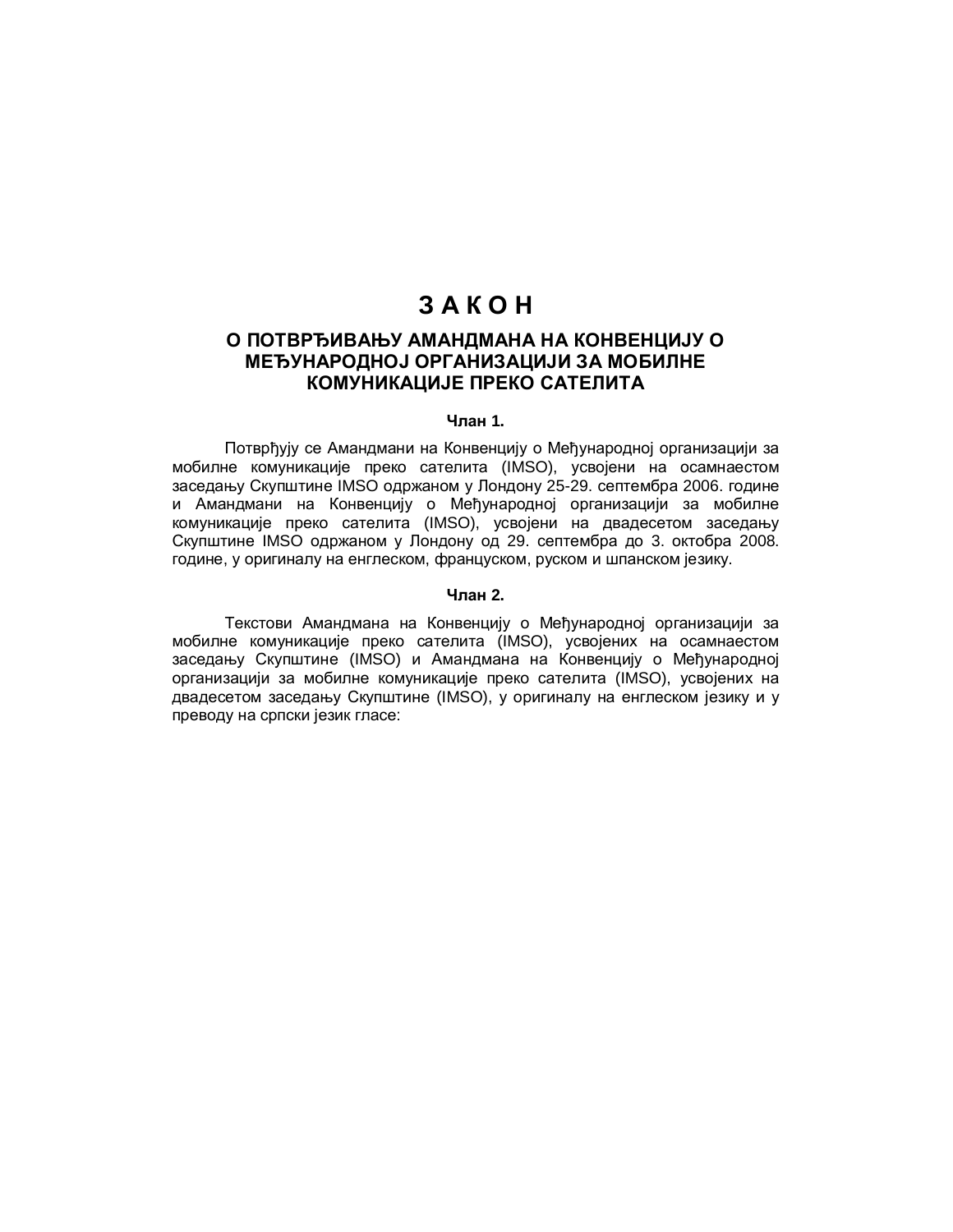# **AMENDMENTS TO THE CONVENTION ON THE INTERNATIONAL MOBILE SATELLITE ORGANIZATION**

# **ADOPTED AT THE EIGHTEENTH SESSION OF THE ASSEMBLY**

#### **The second paragraph of the Preamble is replaced by the following text:**

CONSIDERING ALSO the relevant provisions of the Treaty on Principles Governing the Activities of States in the Exploration and Use of Outer Space, Including the Moon and Other Celestial Bodies, concluded on 27 January 1967, and in particular Article 1, which states that outer space shall be used for the benefit and in the interests of all countries,

## **The fourth paragraph of the Preamble is replaced by the following text:**

BEARING IN MIND that the International Maritime Satellite Organization (INMARSAT) has, in accordance with its original purpose, established a global mobile satellite communications system for maritime communications, including distress and safety communications capabilities which are specified in the International Convention for the Safety of Life at Sea, 1974, as amended from time to time, and the Radio Regulations specified in the Constitution and the Convention of the International Telecommunication Union, as amended from time to time, as meeting certain radiocommunications requirements of the Global Maritime Distress and Safety System (GMDSS),

#### **The sixth, seventh and eighth paragraphs of the Preamble are deleted.**

#### **The following new text is added as the sixth, seventh, eighth, ninth and tenth paragraphs of the Preamble:**

RECALLING FURTHER that in December 1994 the Assembly decided to replace the name "International Maritime Satellite Organization (INMARSAT)" with "International Mobile Satellite Organization (Inmarsat)", and that although these amendments did not enter formally into force, the name International Mobile Satellite Organization (Inmarsat) was used thereafter, including in the restructuring documentation,

RECOGNIZING that, in the restructuring of the International Mobile Satellite Organization, its assets, commercial operations and interests were transferred without restriction to a new commercial company, Inmarsat Ltd., while the continued provision of the GMDSS and adherence to the other public interests by the company have been secured by a mechanism for intergovernmental oversight by the International Mobile Satellite Organization (IMSO),

ACKNOWLEDGING that, by adopting IMO Assembly Resolution A.888(21), "Criteria for the Provision of Mobile-Satellite Communication Systems in the Global Maritime Distress and Safety System (GMDSS)," the International Maritime Organization (IMO) has recognized the need for IMO to have in place criteria against which to evaluate the capabilities and performance of mobile satellite communication systems, as may be notified to IMO by Governments for possible recognition for use in the GMDSS,

ACKNOWLEDGING FURTHER that IMO has developed a "Procedure for the Evaluation and Possible Recognition of Mobile-Satellite Systems Notified for Use in the GMDSS",

ACKNOWLEDGING ALSO the desire of Parties to promote the growth of a pro-competitive market environment in the current and future provision of mobile satellite communications systems services for the GMDSS,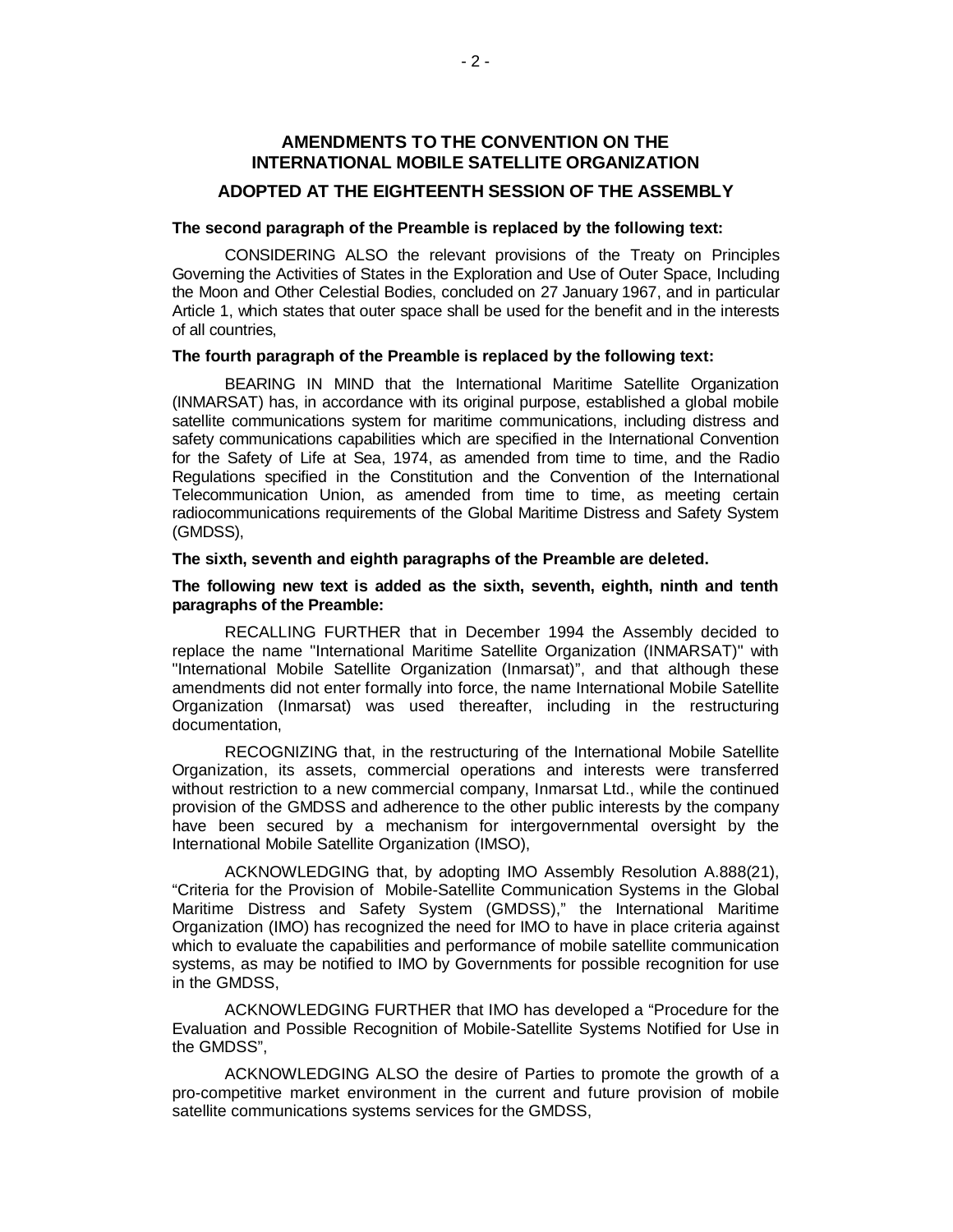# **The ninth paragraph of the Preamble is replaced by the following text, as the eleventh paragraph:**

AFFIRMING that, under such circumstances, there is a need to ensure continuity in the provision of GMDSS through intergovernmental oversight,

# **Article 1 – Definitions – sub-paragraph (b) is renumbered (c) and is replaced by the following text:**

(c) "Provider" means any entity or entities, which, through a mobile satellite communications system recognized by the International Maritime Organization, provides services for GMDSS.

# **sub-paragraph (c) is renumbered (d)**

## **sub-paragraph (d) is renumbered (e) and is replaced by the following text:**

(e) "Public Services Agreement" means an Agreement executed by the Organization and a Provider, as referred to in Article 5(1).

## **sub-paragraph (e) is renumbered (b) and is replaced by the following text:**

**(**b) "GMDSS" means the Global Maritime Distress and Safety System as established by the International Maritime Organization (IMO).

#### **Article 2 - Establishment of the Organization – is replaced by the following text:**

The International Mobile Satellite Organization (IMSO), herein referred to as "the Organization", is hereby established.

## **Article 3 – Purpose – is replaced by the following text:**

## **Article 3**

#### **Purpose**

(1) The primary purpose of the Organization is to ensure the provision, by each Provider, of maritime mobile satellite communications services for the GMDSS according to the legal framework set up by the International Maritime Organization (IMO).

(2) In implementing the primary purpose set out in paragraph (1), the Organization shall:

- (a) act exclusively for peaceful purposes; and
- (b) perform the oversight functions in a fair and consistent manner among Providers.

# **A new Article 4 – Other Functions – is inserted, as follows:**

# **Article 4**

# **Other Functions**

Subject to the decision of the Assembly, the Organization may assume functions and/or duties of Co-ordinator of Long-Range Identification and Tracking of Ships (LRIT), at no cost to Parties, in accordance with the decisions of the International Maritime Organization.

**Article 4 – Implementation of Basic Principles - is replaced by the following new Articles 5 - Oversight and Article 6 – Facilitation**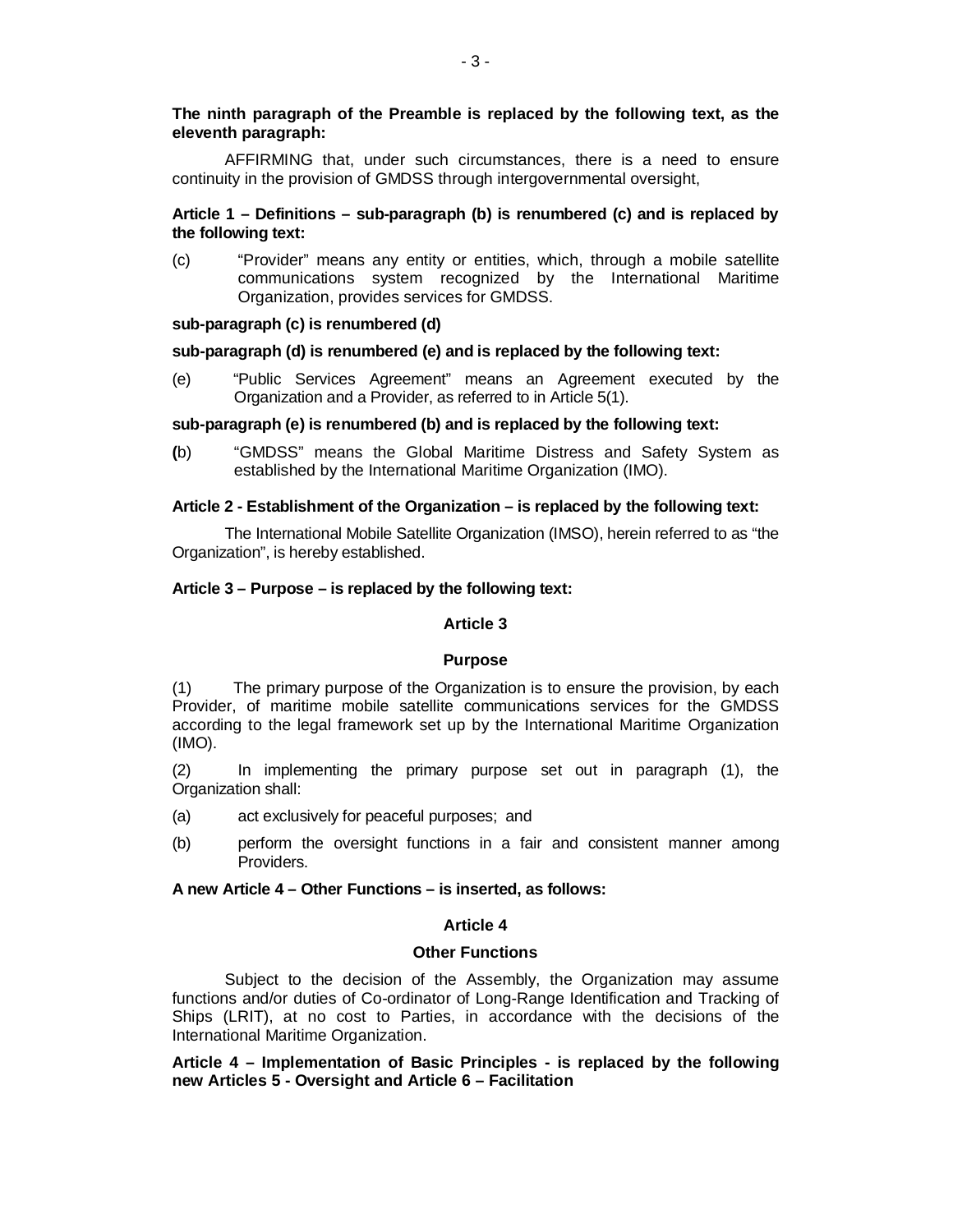# **Article 5**

# **Oversight**

(1) The Organization shall execute a Public Services Agreement with each Provider, and shall conclude such other arrangements as may be necessary to enable the Organization to perform its oversight functions, and to report as well as make recommendations, as appropriate.

- (2) Oversight of Providers by the Organization shall be based on:
- (a) any specific conditions or obligations imposed by the International Maritime Organization during, or at any stage after, the recognition and authorization of the Provider;
- (b) relevant international regulations, standards, recommendations, resolutions and procedures relating to the GMDSS;
- (c) the relevant Public Services Agreement and any other related arrangements concluded between the Organization and the Provider.

(3) Each Public Services Agreement shall include, *inter alia*, general provisions, common principles and appropriate obligations for the Provider in accordance with a Reference Public Services Agreement and guidelines developed by the Assembly, including arrangements for the provision of all the information necessary for the Organization to fulfil its purpose, functions and duties, consistent with Article 3.

(4) All Providers shall execute Public Services Agreements which shall also be executed by the Director on behalf of the Organization. Public Services Agreements shall be approved by the Assembly. The Director shall circulate the Public Services Agreements to all Parties. Such Agreements shall be considered approved by the Assembly unless more than one-third of the Parties submit written objections to the Director within three months from the date of circulation.

# **Article 6**

# **Facilitation**

(1) Parties shall take appropriate measures, in accordance with national laws, to enable Providers to provide GMDSS services.

(2) The Organization, through existing international and national mechanisms dealing with technical assistance, should seek to assist Providers in their effort to ensure that all areas, where there is a need, are provided with mobile satellite communications services, giving due consideration to the rural and remote areas.

**Article 5 - Structure – is renumbered Article 7 and sub-paragraph (b) thereof is replaced by the following text:**

(b) A Directorate, headed by a Director.

# **Article 6 – Assembly – Composition and Meetings – is renumbered Article 8**

**Article 7 – Assembly – Procedure – is renumbered Article 9 and paragraph (4) thereof is replaced by the following text:**

(4) A quorum for any meeting of the Assembly shall consist of a simple majority of the Parties.

**Article 8 – Assembly – Functions – is renumbered Article 10 and sub-paragraphs (a), (b), (d) and (e) thereof are replaced by the following text:**

The functions of the Assembly shall be: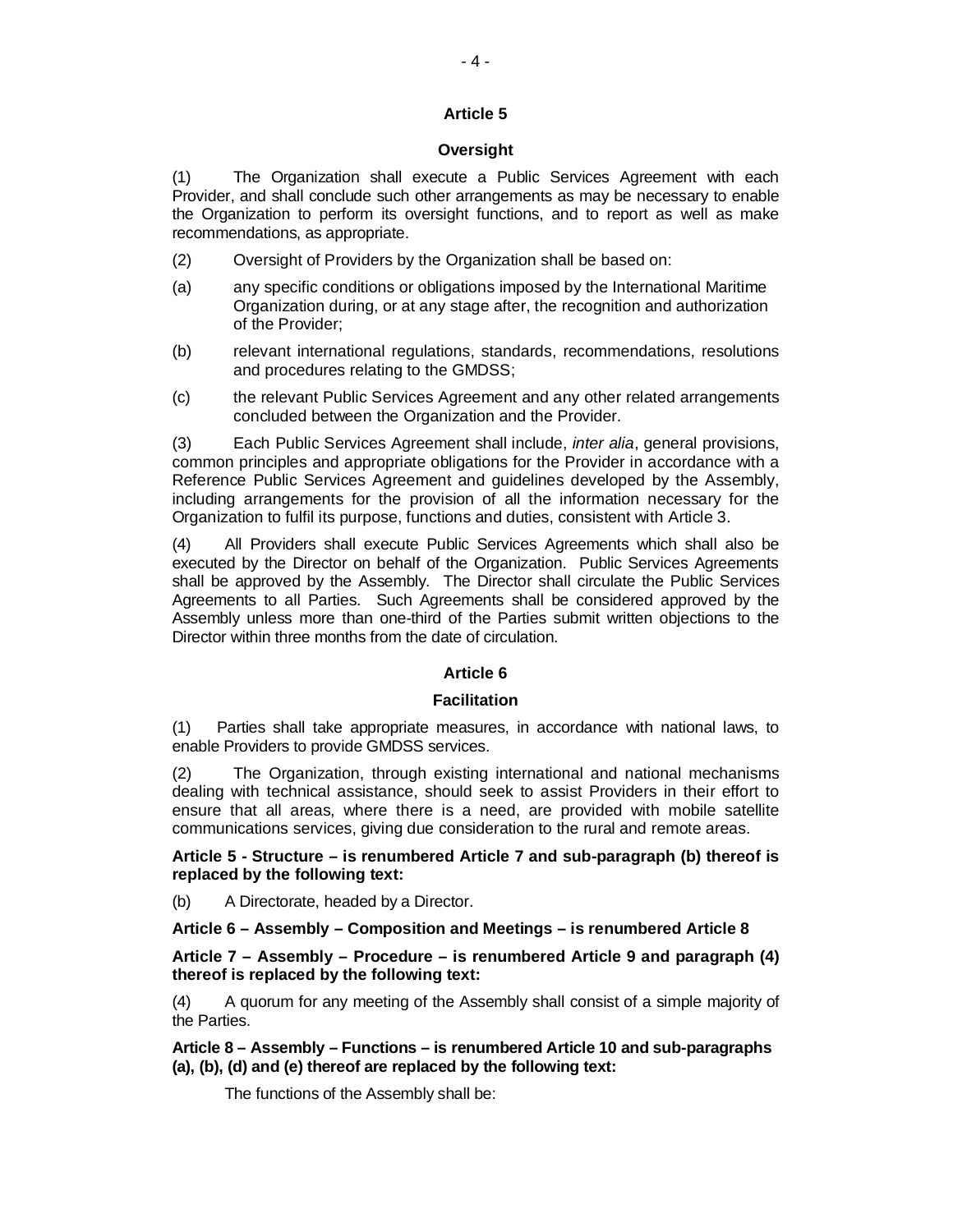- (a) to consider and review the purposes, general policy and long term objectives of the Organization and the activities of the Providers which relate to the primary purpose;
- (b) to take any steps or procedures necessary to ensure that each Provider carries out its obligation of providing maritime mobile satellite communications services for the GMDSS, including approval of the conclusion, modification and termination of Public Services Agreements;
- (d) to decide upon any amendment to this Convention pursuant to Article 19 thereof;
- (e) to appoint a Director under Article 11 and to remove the Director;

# **The following new sub-paragraph (f) is included:**

(f) to endorse the budget proposals of the Director; and

# **sub-paragraph (f) is re-numbered sub-paragraph (g)**

# **Article 9 – Secretariat – is renumbered Article 11 and is replaced by the following title and text:**

# **Article 11**

# **Directorate**

(1) The term of appointment of the Director shall be for four years or such other term as the Assembly decides.

(2) The Director shall serve for a maximum of two consecutive terms, unless the Assembly decides otherwise.

(3) The Director shall be the legal representative of the Organization and Chief Executive Officer of the Directorate, and shall be responsible to and under the direction of the Assembly.

(4) The Director shall, subject to the guidance and instructions of the Assembly, determine the structure, staff levels and standard terms of employment of officials and employees, and consultants and other advisers to the Directorate, and shall appoint the personnel of the Directorate.

The paramount consideration in the appointment of the Director and other personnel of the Directorate shall be the necessity of ensuring the highest standards of integrity, competency and efficiency.

(6) The Organization shall conclude, with any Party in whose territory the Organization establishes the Directorate, an agreement, to be approved by the Assembly, relating to any facilities, privileges and immunities of the Organization, its Director, other officers, and representatives of Parties whilst in the territory of the host Government, for the purpose of exercising their functions. The agreement shall terminate if the Directorate is moved from the territory of the host Government.

(7) All Parties, other than a Party which has concluded an agreement referred to in paragraph (6), shall conclude a Protocol on the privileges and immunities of the Organization, its Director, its staff, of experts performing missions for the Organization and representatives of Parties whilst in the territory of Parties for the purposes of exercising their functions. The Protocol shall be independent of this Convention and shall prescribe the conditions for its termination.

**Article 10 – Costs – is renumbered Article 12 and is replaced by the following text:**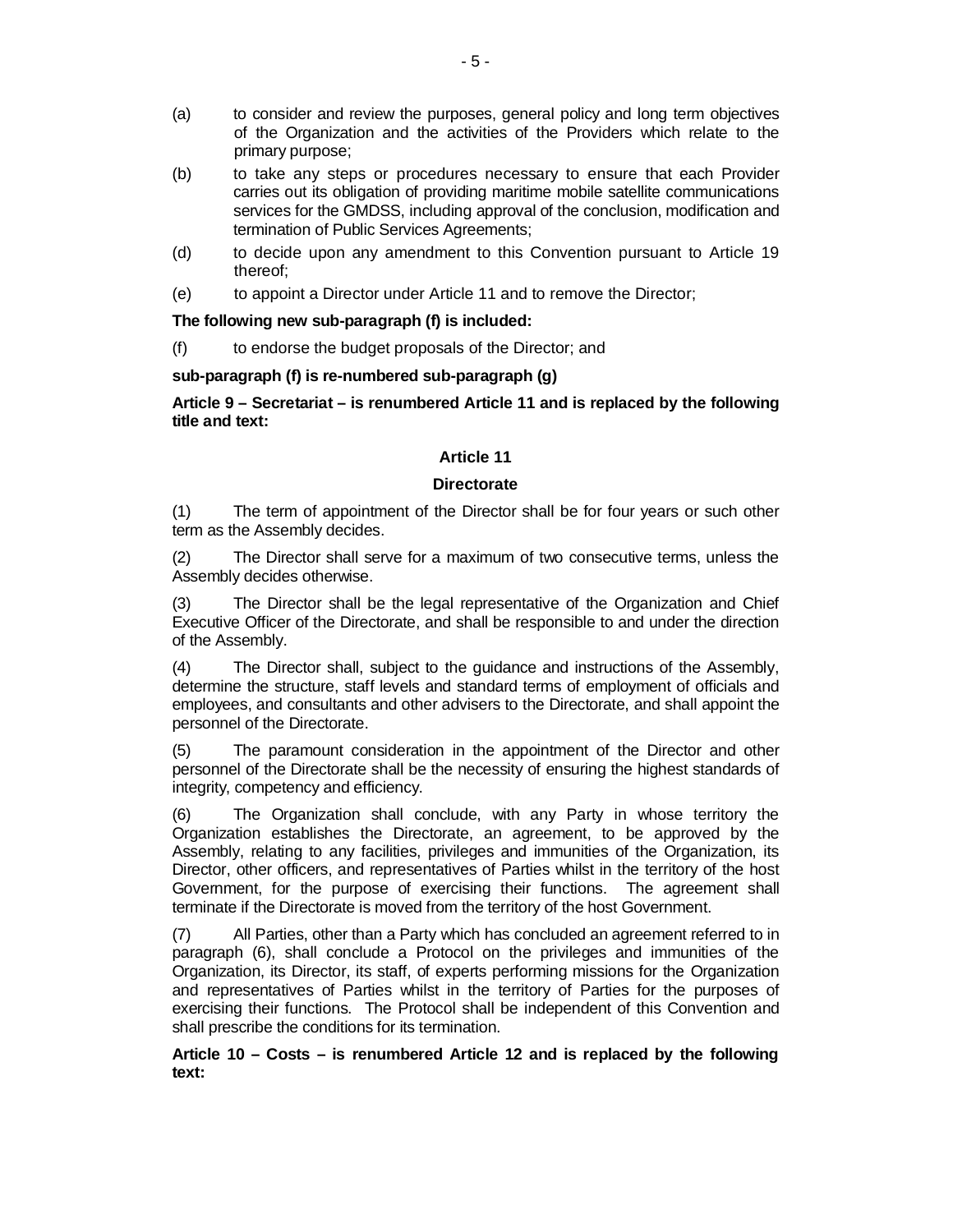# **Article 12**

## **Costs**

(1) The Organization shall, in the Public Services Agreements, arrange for the costs associated with the following to be paid by the Providers:

(a) the operation of the Directorate;

- (b) the holding of Assembly sessions and meetings of its subsidiary bodies; and
- (c) the implementation of measures taken by the Organization in accordance with Article  $5$  to ensure that the Provider carries out its obligation of providing maritime mobile satellite communications services for the GMDSS.

(2) The costs defined in paragraph (1) shall be apportioned between all Providers according to rules set up by the Assembly.

(3) Each Party shall meet its own costs of representation at Assembly sessions and meetings of its subsidiary bodies.

# **Article 11 – Liability – is renumbered Article 13 and is replaced by the following text:**

## **Article 13**

## **Liability**

Parties are not, in their capacity as such, liable for the acts and obligations of the Organization or the Providers, except in relation to non-Parties or natural or juridical persons they might represent in so far as such liability may follow from treaties in force between the Party and the non-Party concerned. However, the foregoing does not preclude a Party which has been required to pay compensation under such a treaty to a non-Party or to a natural or juridical person it might represent from invoking any rights it may have under that treaty against any other Party.

**Article 12 – Legal Personality is renumbered Article 14**

**Article 13 – Relationship with other International Organizations - is renumbered Article 15**

**Article 14 – Withdrawal – is renumbered Article 20**

**Article 15 – Settlement of Disputes – is renumbered Article 16**

**Article 16 – Consent to be Bound - is renumbered Article 17**

**Article 17 – Entry into Force – is renumbered Article 18 and paragraph (1) is amended as follows:**

(1) This Convention shall enter into force sixty days after the date on which States representing 95 percent of the initial investment shares have become Parties to the Convention. \*

# **Article 18 – Amendments – is renumbered Article 19 and paragraph (1) is amended as follows**:

**(1)** An amendment to this Convention may be proposed by any Party. The proposed amendment shall be circulated by the Director to all Parties and to Observers. The Assembly shall consider the proposed amendment not earlier than six months thereafter. This period may in any particular case be reduced by up to three months by a substantive decision of the Assembly. Providers and Observers shall have the right to provide comments and input to Parties concerning the proposed amendment.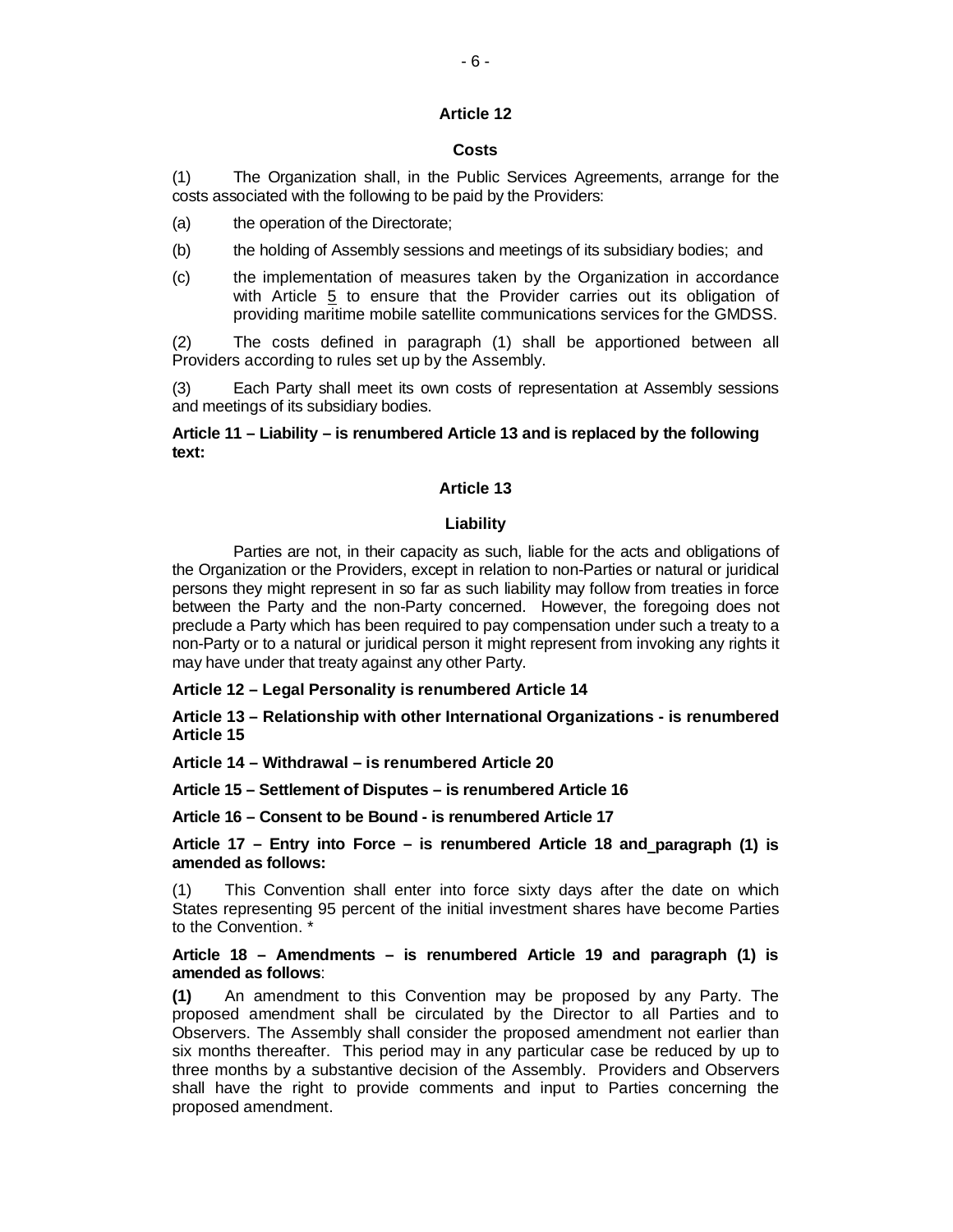**Article 14 – Withdrawal – is renumbered Article 20 Article 19 – Depositary - is renumbered Article 21**

\_\_\_\_\_\_\_\_\_\_\_\_\_\_\_\_\_\_

<sup>\*</sup> The Convention entered into force on 16 July 1979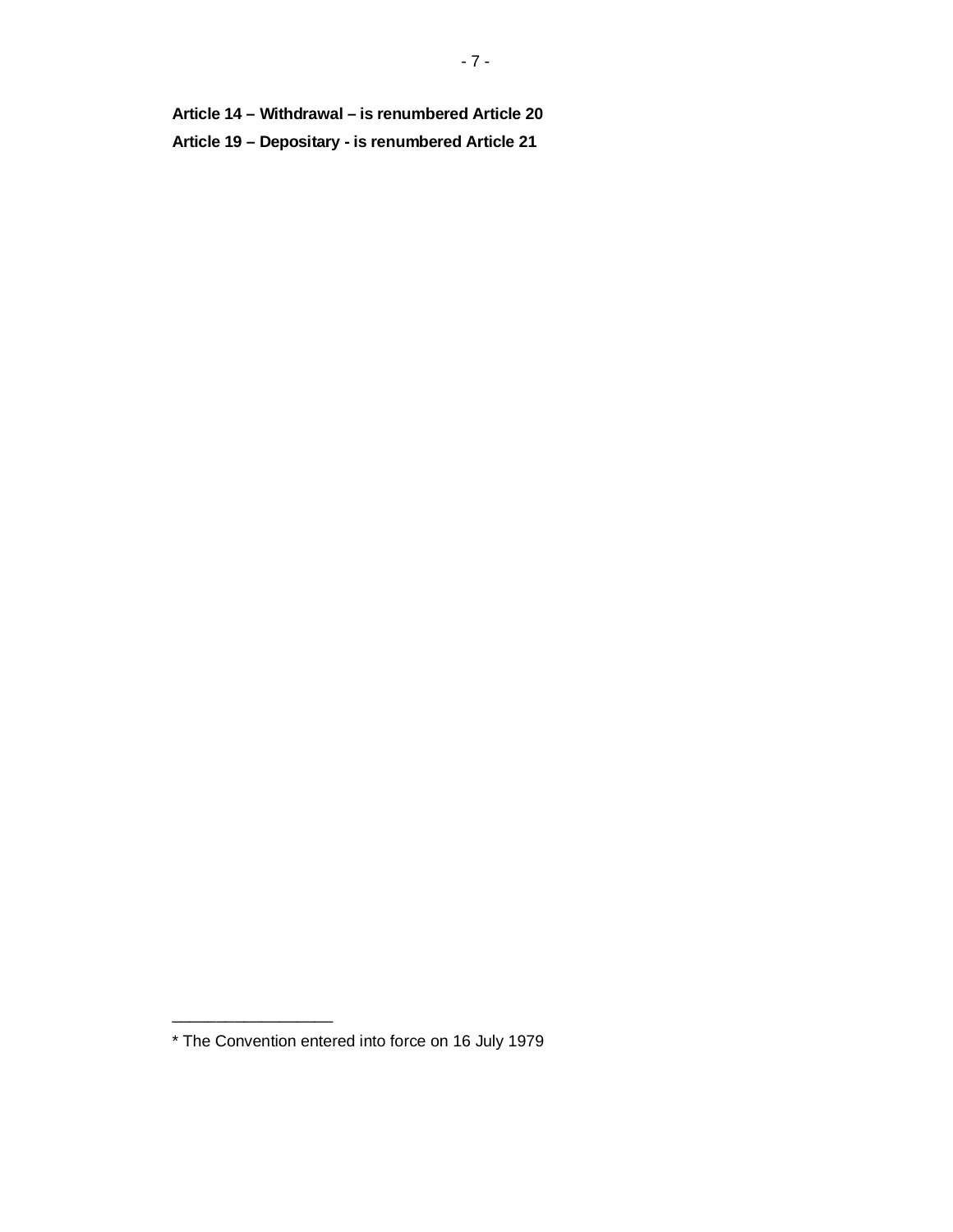# **Annex to the Convention PROCEDURES FOR THE SETTLEMENT OF DISPUTES REFERRED TO IN ARTICLE 16 OF THE CONVENTION**

In Articles 2,3(1), and 5(11), the word ''Secretariat'' is replaced by ''Directorate''.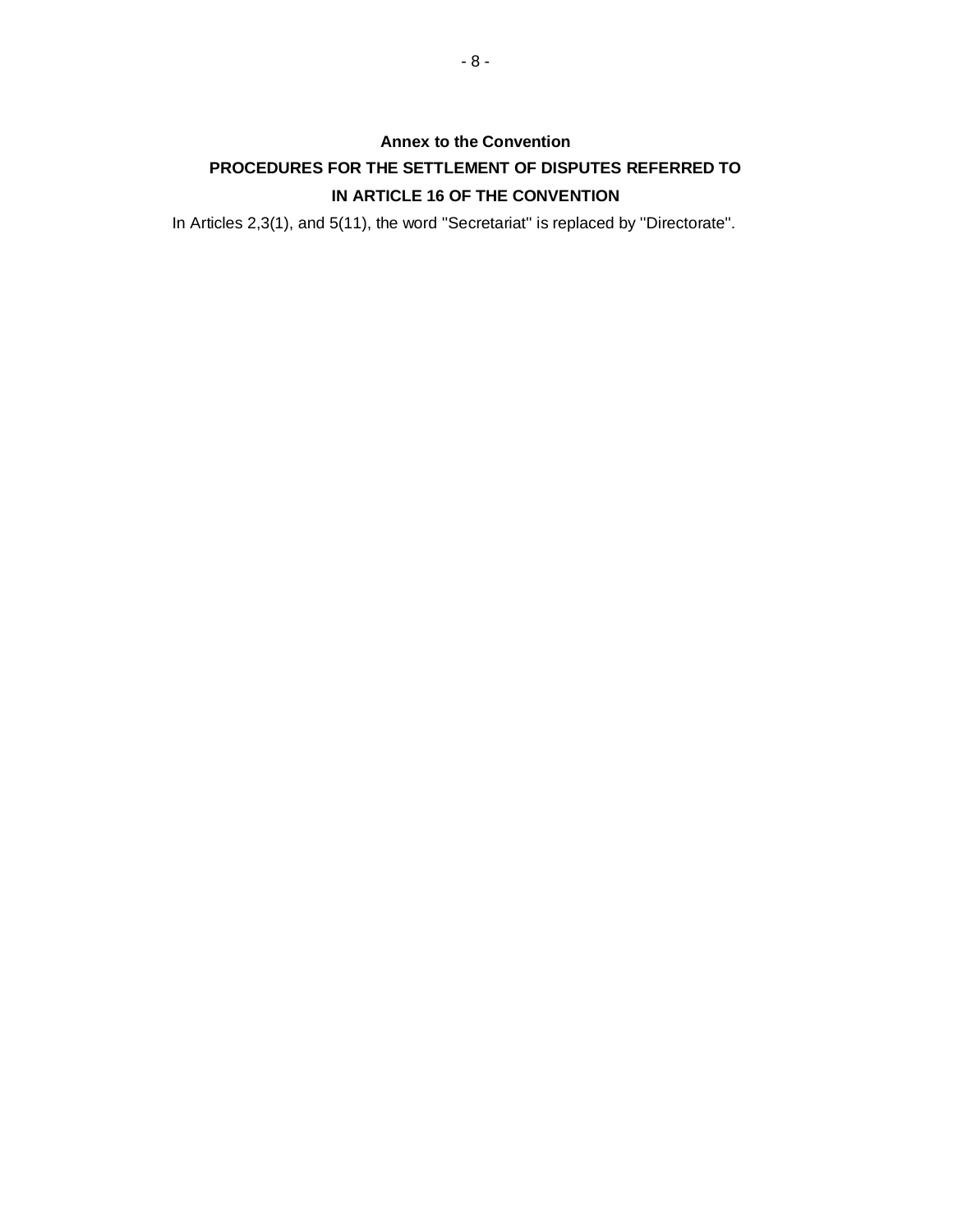## **AMENDMENTS TO THE CONVENTION ON THE INTERNATIONAL MOBILE SATELLITE ORGANIZATION**

# **ADOPTED AT THE TWENTIETH SESSION OF THE ASSEMBLV**

#### **The second paragraph of the Preamble is replaced by the following text:**

CONSIDERING ALSO the relevant provisions of the Treaty on Principles Governing the Activities of States in the Exploration and Use of Outer Space, Including the Moon and Other Celestial Bodies, concluded on 27 January 1967, and in particular Article 1, which states that outer space shall be used for the benefit and in the interests of all countries,

## **The fourth and fifth paragraphs of the Preamble are replaced by the following text:**

BEARING IN MIND that the International Maritime Satellite Organization (INMARSAT) has, in accordance with its original purpose, established a global mobile satellite communications system for maritime communications, including distress and safety communications capabilities which are specified in the Intemational Convention for the Safety of Life at Sea, 1974, as amended from time to time, and the Radio Regulations specified in the Constitution and the Convention of the International Telecommunication Union, as amended from time to time, as meeting certain radiocommunications requirements of the Global Maritime Distress and Safety System (GMDSS),

RECALLING that INMARSAT has extended its original purpose by providing aeronautical and land mobile satellite communications, including aeronautical satellite communications for air traffic management and aircraft operational control (aeronautical safety services), and is also providing radiodetermination services,

#### **The sixth, seventh and eighth paragraphs of the Preamble are deleted.**

## **The following new text is added as the sixth, seventh, eighth, ninth and tenth paragraphs of the Preamble:**

RECALLING FURTHER that in December 1994 the Assembly decided to replace the name "International Maritime Satellite Organization (INMARSAT)" with "International Mobile Satellite Organization (Inmarsat)", and that, although these amendments did not enter formally into force, the name International Mobile Satellite Organization (Inmarsat) was used thereafter, including in the restructuring documentation,

RECOGNIZING that, in the restructuring of the International Mobile Satellite Organization, its assets, commercial operations and interests were transferred without restriction to a new commercial company, Inmarsat Ltd., while the continued provision of the GMDSS and adherence to the other public interests by the company have been secured by a mechanism for intergovernmental oversight by the International Mobile Satellite Organization (IMSO),

ACKNOWLEDGING that, by adopting IMO Assembly Resolution A.888(21), "Criteria for the Provision of Mobile-Satellite Communication Systems in the Global Maritime Distress and Safety System (GMDSS)," the International Maritime Organization (IMO) has recognized the need for IMO to have in place criteria against which to evaluate the capabilities and performance of mobile satellite communication systems, as may be notified to IMO by Governments for possible recognition for use in the GMDSS,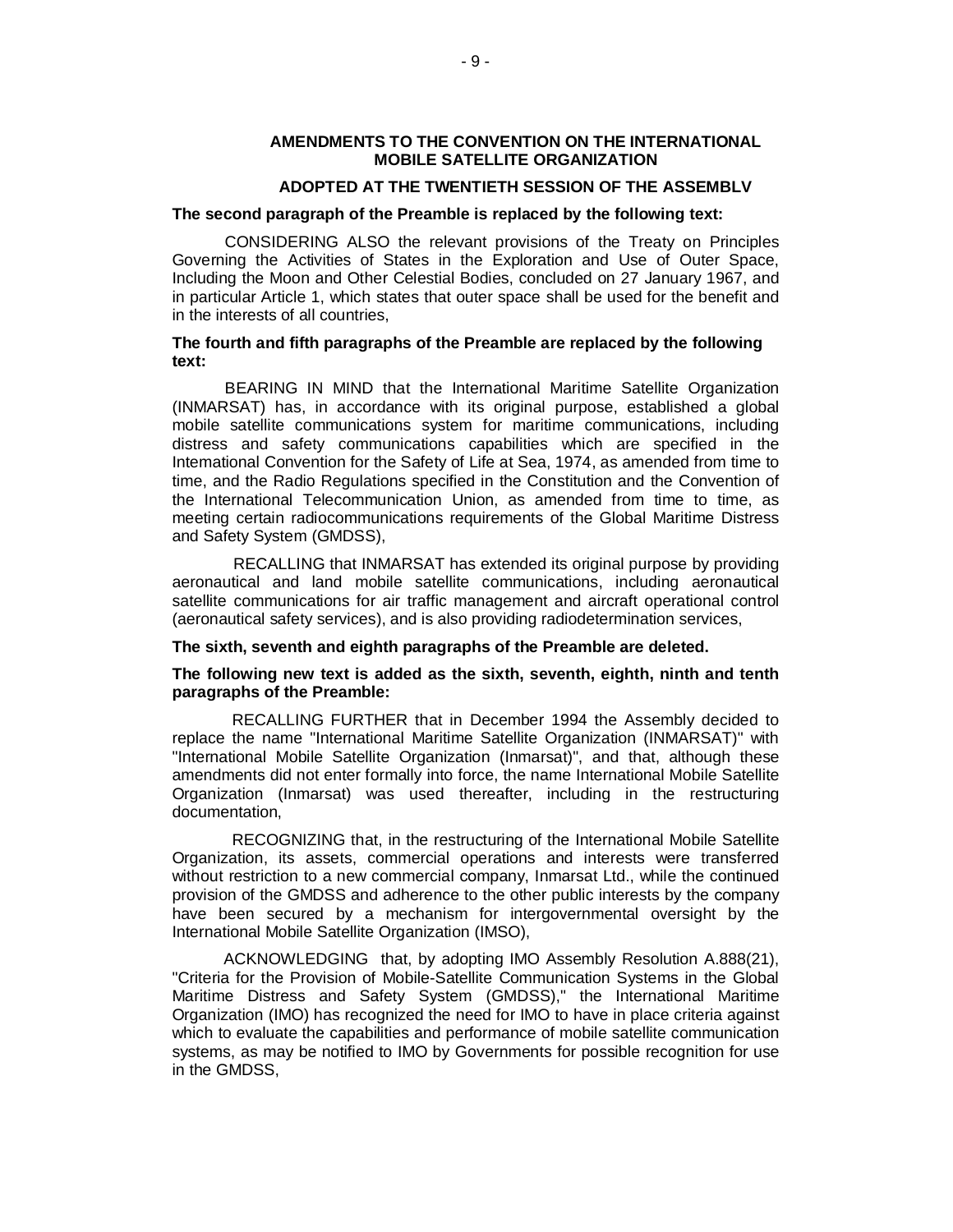ACKNOWLEDGING FURTHER that IMO has developed a "Procedure for the Evaluation and Possible Recognition of Mobiie-Satellite Systems Notified for Use in the GMDSS",

ACKNOWLEDGING ALSO the desire of Parties to promote the growth of a pro-competitive market environment in the current and future provision of mobile satellite communications systems services for the GMDSS,

## **The ninth paragraph of the Preamble is replaced by the following text, as the eleventh paragraph:**

AFFIRMING that, under such circumstances, there is a need to ensure continuity in the provision of the GMDSS through intergovernmental oversight,

## **The following text is added as the twelfth, thirteenth and fourteenth paragraphs of the Preamble:**

ACKNOWLEDGING that IMO, through the Maritime Safety Committee (MSC) at its eighty-first session, adopted amendments to Chapter V of the International Convention for the Safety of Life at Sea, 1974 relating to the long-range identification and tracking of ships (LRIT), adopted performance standards and functional requirements for LRIT, and adopted arrangements for the timely establishment of the LRIT system,

AFFIRMING the willingness of Parties that IMSO may assume the functions and duties of the LRIT Co-ordinator, at no cost to Parties, in accordance with decisions of IMO, subject to the terms of this Convention,

ACKNOWLEDGING that the MSC, at its eighty-second session, decided to appoint IMSO as the LRIT Co-ordinator and invited IMSO to take whatever action it could in order to ensure the timely implementation of the LRIT system,

# **Article 1 - Definitions - sub-paragraph (b) is renumbered (c) and is replaced by the follovving text:**

(c) "Provider" means any entity or entities, which, through a mobile satellite communications system recognized by IMO, provides services for the **GMDSS.**

## **sub-paragraph (c) is renumbered (d)**

#### **sub-paragraph (d) is renumbered (e) and is replaced by the follovving text:**

(e) "Public Services Agreement" means an Agreement executed by the Organization and a Provider, as referred to in Article 5( 1).

## **sub-paragraph (e) is renumbered (b) and is replaced by the follovving text:**

(b) "GMDSS" means the Global Maritime Distress and Safety System as established by IMO.

#### **Ɍhe following text is included as new sub-paragraphs (f) to (I):**

- (0 "IMO" means the International Maritime Organization.
- (g) "MSC" means the Maritime Safety Committee of IMO.
- (h) "LRIT" means the long-range identification and tracking of ships as established by IMO.
- (i) "LRIT Services Agreement" means an Agreement executed by the Organization and either an LRIT Data Centre or an LRIT Data Exchange, or other relevant entities, as referred to in Article 7.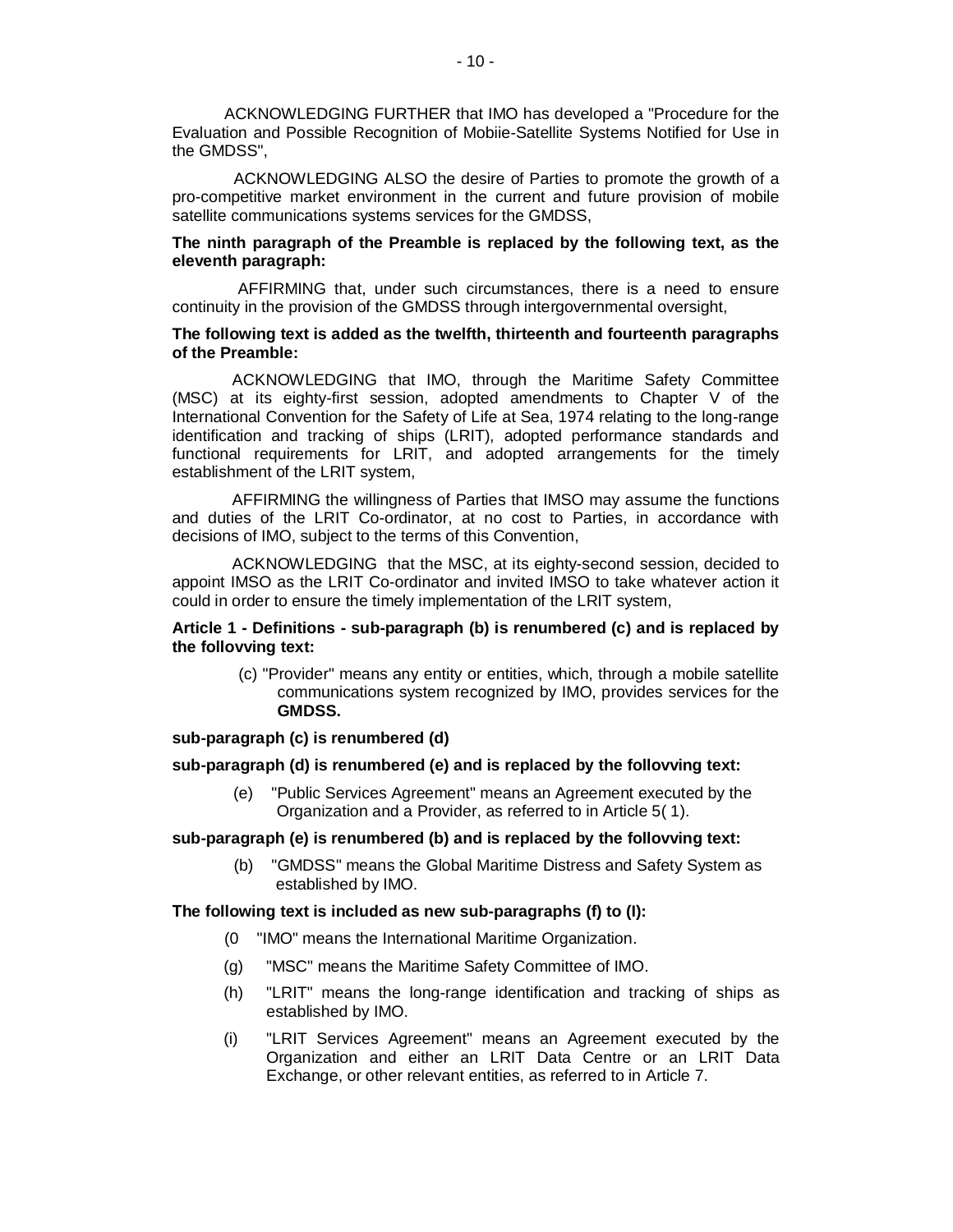- (j) "LRIT Data Centre" means a national, regional, co-operative or international data centre operating in conformity with requirements adopted by IMO in relation to LRIT.
- (k) "LRIT Data Exchange" means a data exchange operating in conformity with requirements adopted by IMO in relation to LRIT.
- (1) "LRIT Co-ordinator" means the Co-ordinator for the LRIT system appointed by the MSC.

## **Article 2 - Establishment of the Organization - is replaced by the following text:**

The International Mobile Satellite Organization (IMSO), herein referred to as "the Organization", is hereby established.

## **Article 3 - Purpose - is replaced by the following text:**

#### **Article 3**

#### **Primary Purpose**

(1) The Primary Purpose of the Organization is to ensure the provision, by each Provider, of maritime mobile satellite communications services for the GMDSS according to the legal framework set up by IMO.

(2) In implementing the Primary Purpose set out in paragraph (1), the Organization shall:

(a) act exclusively for peaceful purposes; and

(b) perform the oversight functions in a fair and consistent manner among Providers.

## **A new Article 4 - Other Functions - is inserted, as follows:**

# **Article 4**

#### **Other Functions**

(1) Subject to the decision of the Assembly, the Organization may assume functions and/or duties of LRIT Co-ordinator, at no cost to Parties, in accordance with the decisions of IMO.

(2) The Organization shall continue to perform the functions and/or duties of LRIT Co-ordinator, subject to the decision of the Assembly. In performing such functions and/or duties, the Organization shall act in a fair and consistent manner.

# **Article 4 - Implementation of Basic Principles - is replaced** by **the follovving new Article 5 - Oversight of the GMDSS - and Article 6 - Facilitation**

#### **Article 5**

#### **Oversight of the GMDSS**

(1) The Organization shall execute a Public Services Agreement with each Provider, and shall conclude such other arrangements as may be necessary to enable the Organization to perform its oversight functions, and to report as well as make recommendations, as appropriate.

- (2) Oversight of Providers by the Organization shall be based on:
	- (a) any specific conditions or obligations imposed by IMO during, or at any stage after, the recognition and authorization of the Provider;
	- (b) relevant international regulations, standards, recommendations, resolutions and procedures relating to the GMDSS;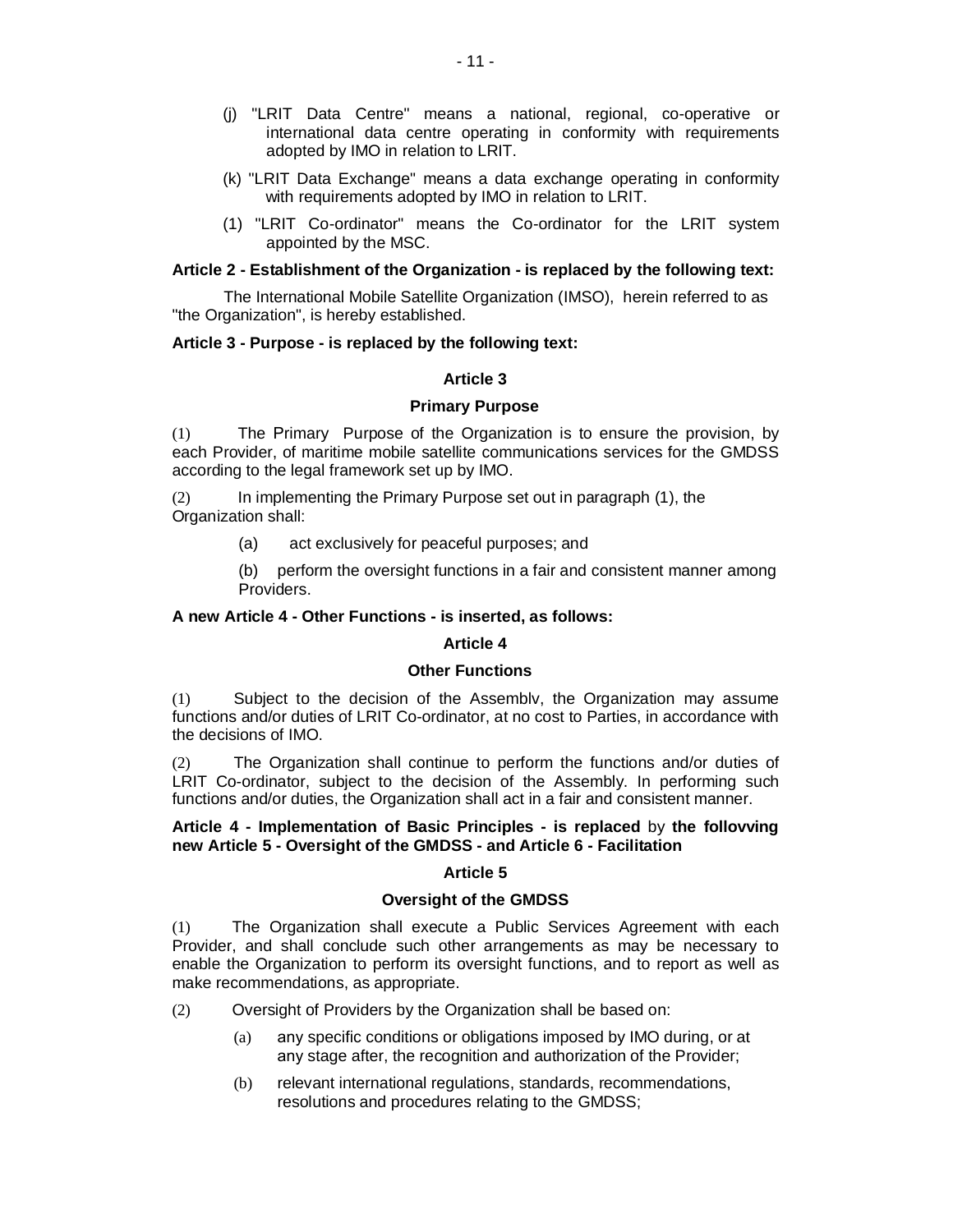(c) the relevant Public Services Agreement and any other related arrangements concluded between the Organization and the Provider.

(3) Each Public Services Agreement shall include, *inter alia,* general provisions, common principles and appropriate obligations for the Provider in accordance with a Reference Public Services Agreement and guidelines developed by the Assembly, including arrangements for the provision of all the information necessary for the Organization to fulfil its purpose, functions and duties, consistent with Article 3.

(4) All Providers shall execute Public Services Agreements which shall also be executed by the Director General on behalf of the Organization. Public Services Agreements shall be approved by the Assembly. The Director General shall circulate the Public Services Agreements to all Parties. Such Agreements shall be considered approved by the Assembly unless more than one-third of the Parties submit written objections to the Director General within three months from the date of circulation.

# **Article 6**

# **Facilitation**

(1) Parties shall take appropriate measures, in accordance with national laws, to enable Providers to provide GMDSS services.

(2)The Organization, through existing international and national mechanisms dealing with technical assistance, should seek to assist Providers in their effort to ensure that all areas, where there is a need, are provided with mobile satellite communications services, giving due consideration to the rural and remote areas.

# **A new Article 7 - LRIT Services Agreements - is inserted, as follows:**

# **Article 7**

# **LRIT Services Agreements**

In order to perform its LRIT Co-ordinator functions and duties, including recovery of the costs incurred, the Organization may enter into contractual relationships, including LRIT Services Agreements, with LRIT Data Centres, LRIT Data Exchanges, or other relevant entities, on such terms and conditions as may be negotiated by the Director General, subject to oversight by the Assembly.

# **Article 5 - Structure - is renumbered Article 8 and sub-paragraph (b) thereof is replaced by the following text:**

(b) A Directorate, headed by a Director General.

# **Article 6 - Assembly - Composition and Meetings - is renumbered Article 9 and paragraph (2) thereof is replaccd by the following text:**

(2) Regular sessions of the Assembly shall be held once every two years. Extraordinary sessions shall be convened upon the request of one-third of the Parties or upon the request of the Director General, or as may be provided for in the Rules of Procedure for the Assembly.

# **Article 7 - Assembly — Procedure - is renumbered Article 10 and paragraph (4) thereof is replaced by the following text:**

(4) A quorum for any meeting of the Assembly shall consist of a simple majority of the Parties.

**Article 8 - Assembly - Functions - is renumbered Article 11 and sub-paragraphs (a), (b), (d) and (e) thereof are replaced by the following text:**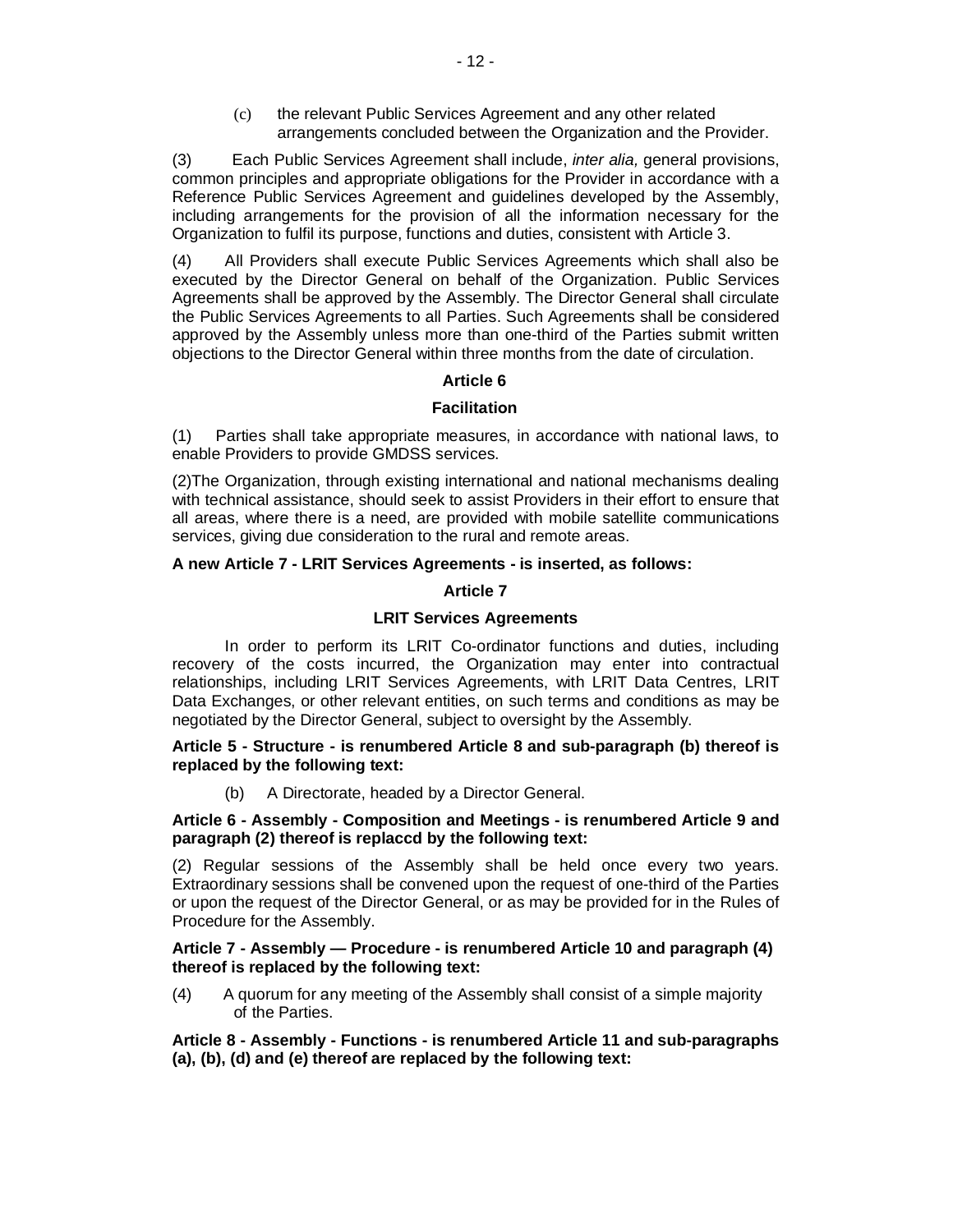- (a) to consider and review the purposes, general policy and long term objectives of the Organization and the activities of the Providers which relate to the primary purpose;
- $(b)$  to take any steps or procedures necessary to ensure that each Provider carries out its obligation of providing maritime mobile satellite communications services for the GMDSS, including approval of the conclusion, modification and termination of Public Services Agreements;
- (d) to decide upon any amendment to this Convention pursuant to Article 20 thereof;
- (e) to appoint a Director General under Article 12 and to remove the Director General;

# **The following new sub-paragraphs (f), (g) and (h) are included:**

- (f) to endorse the budget proposals of the Director General, and to establish procedures for the review and approval of the budget;
- (g) to consider and review the purposes, general policy and long term objectives of the Organization in the performance of the Organization's role as LRIT Co-ordinator, and to take appropriate steps necessary to ensure that the Organization performs its role as LRIT Co-ordinator;
- (h) to take any steps or procedures necessary in the negotiation and execution of LRIT Services Agreements and/or contracts, including approval of the conclusion, modification and termination of such Agreements and/or contracts; and

# **sub-paragraph (f) is re-numbered sub-paragraph (i)**

# **Article 9 - Secretariat - is renumbered Article 12 and is replaced by the following title and text:**

# **Article 12**

# **Directorate**

(1) The term of appointment of the Director General shall be for four years or such other term as the Assembly decides.

(2) The Director General shall serve for a maximum of two consecutive terms, unless the Assembly decides otherwise.

(3) The Director General shall be the legal representative of the Organization and Chief Executive Officer of the Directorate, and shall be responsible to and under the direction of the Assembly.

(4) The Director General shall, subject to the guidance and instructions of the Assembly, determine the structure, staff levels and standard terms of employment of officials and employees, and consultants and other advisers to the Directorate, and shall appoint the personnel of the Directorate.

(5) The paramount consideration in the appointment of the Director General and other personnel of the Directorate shall be the necessity of ensuring the highest standards of integrity, competency and efficiency.

 $(6)$  The Organization shall conclude, with any Party in whose territory the Organization establishes the Directorate, an agreement, to be approved by the Assembly, relating to any facilities, privileges and immunities of the Organization, its Director General, other officers, and representatives of Parties whilst in the territory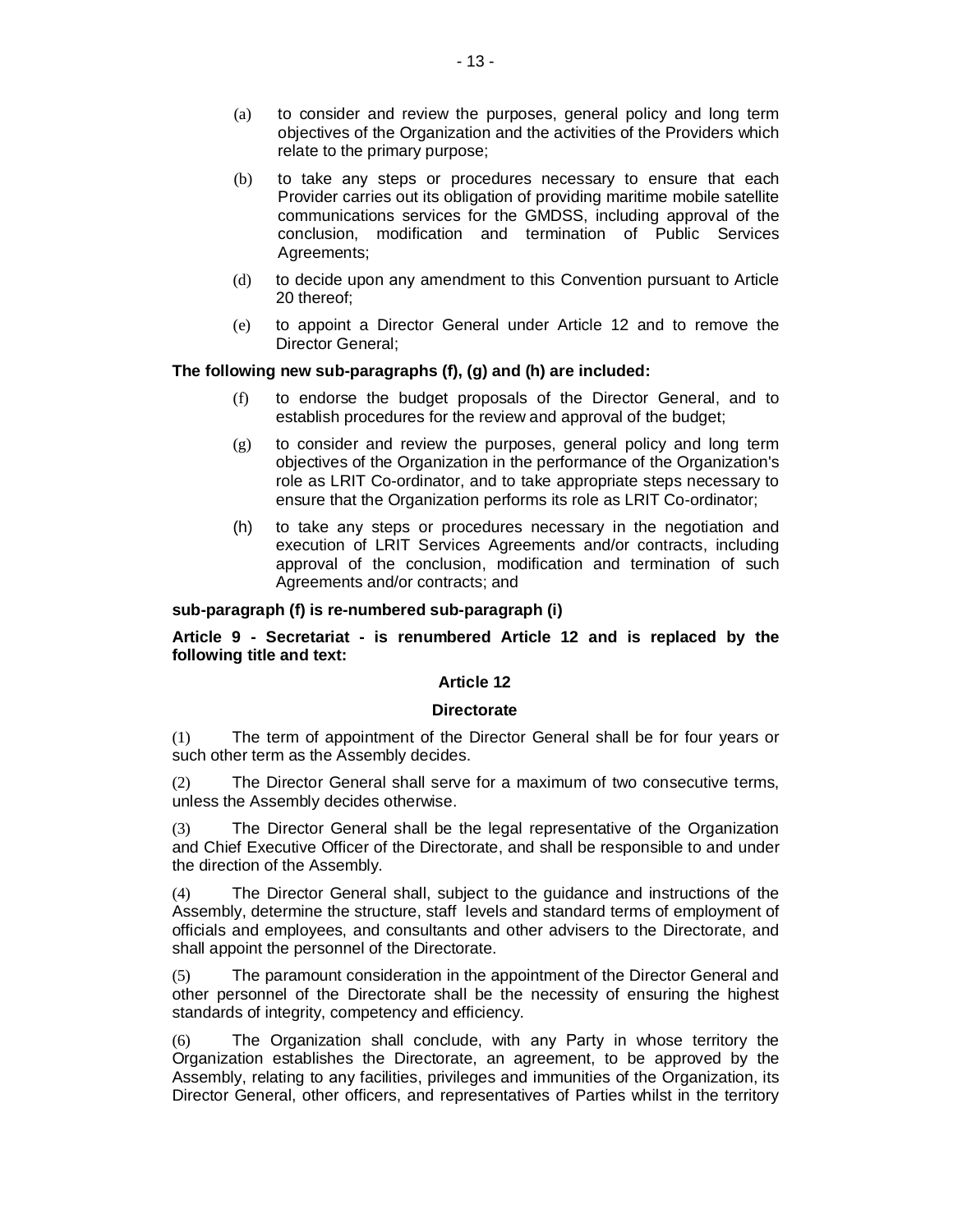of the host Government, for the purpose of exercising their functions. The agreement shall terminate if the Directorate is moved from the territory of the host Government.

(7) All Parties, other than a Party which has concluded an agreement referred to in paragraph (6), shall conclude a Protocol on the privileges and immunities of the Organization, its Director General, its staff, of experts performing missions for the Organization and representatives of Parties whilst in the territory of Parties for the purposes of exercising their functions. The Protocol shall be independent of this Convention and shall prescribe the conditions for its termination.

# **Article 10 - Costs - is renumbered Article 13 and is replaced by the following text:**

# **Article 13**

# **Costs**

(1) The Organization shall keep separate accounts of costs incurred for GMDSS oversight and LRIT Co-ordinator services. The Organization shall, in the Public Services Agreements, and in the LRIT Services Agreements and/or contracts, as appropriate, arrange for the costs associated with the following to be paid by the Providers and by entities with which the Organization has entered into LRIT Services Agreements and/or contracts:

- (a) the operation of the Directorate;
- (b) the holding of Assembly sessions and meetings of its subsidiary bodies;
- (c) the implementation of measures taken by the Organization in accordance with Article 5 to ensure that the Provider carries out its obligation of providing maritime mobile satellite communications services for the GMDSS; and
- (d) the implementation of measures taken by the Organization in accordance with Article 4 in its role as LRIT Co-ordinator.

(2) The costs defined in paragraph (1) shall be apportioned between all Providers and among entities with which the Organization has entered into LRIT Services Agreements and/or contracts, as appropriate, according to rules set up by the Assembly.

 $(3)$  No Party shall be obligated to pay for any costs associated with the performance by the Organization of the functions and duties of LRIT Co-ordinator by reason of its status as a Party to this Convention.

(4) Each Party shall meet its own costs of representation at Assembly sessions and meetings of its subsidiary bodies.

# **Article 11 - Liability - is renumbered Article 14 and is replaced by the following text:**

# **Article 14**

# **Liability**

Parties are not, in their capacity as such, liable for the acts and obligations of the Organization or the Providers, except in relation to non-Parties or natural or juridical persons they might represent in so far as such liability may follow from treaties in force between the Party and the non-Party concerned. However, the foregoing does not preclude a Party which has been required to pay compensation under such a treaty to a non-Party or to a natural or juridical person it might represent from invoking any rights it may have under that treaty against any other Party.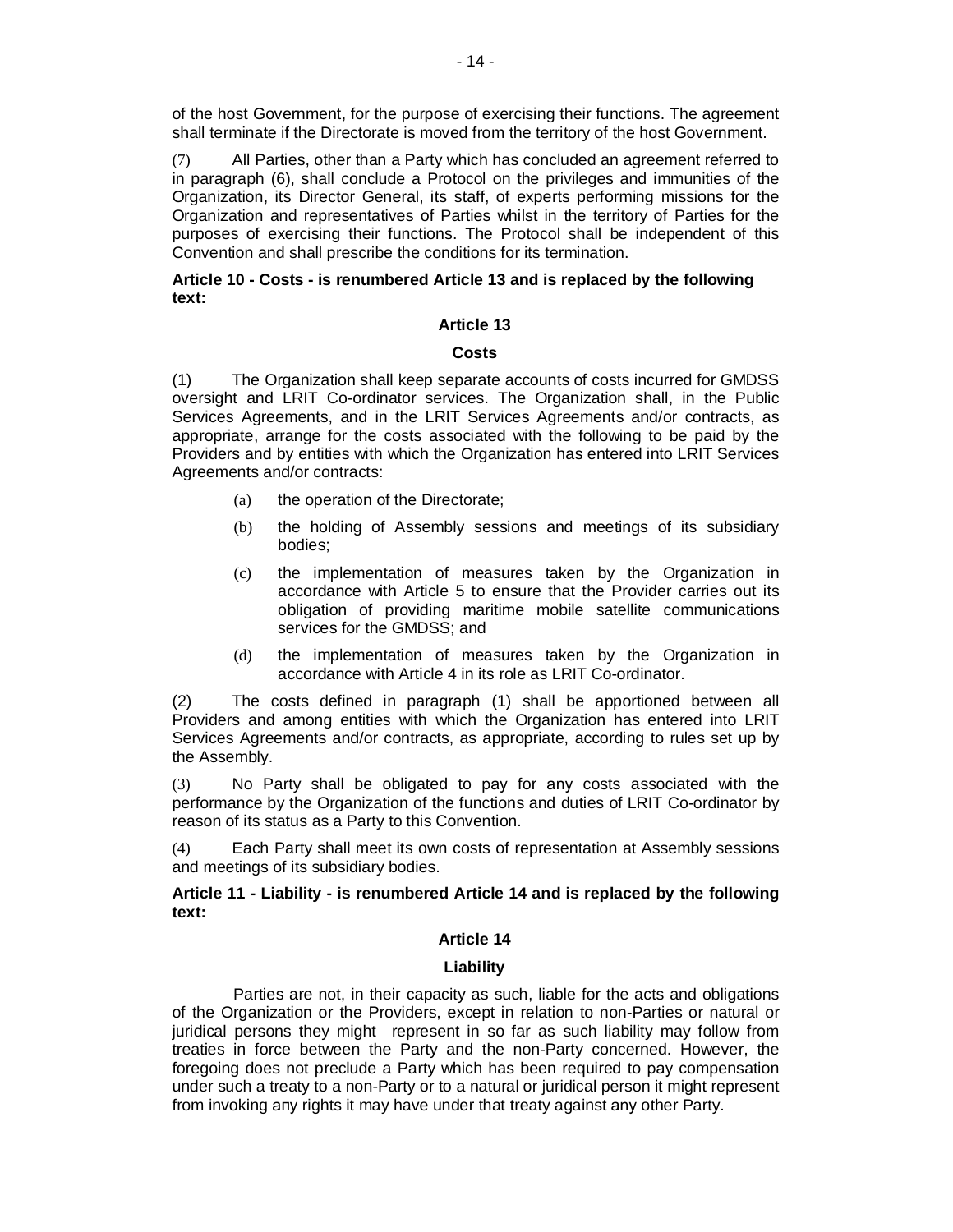**Article 12 - Legal Personality is renumbered Article 15**

**Article 13 - Relationship with other International Organizations - is renumbered Article 16**

**Article 14 - Withdrawal - is renumbered Article 21**

**Article 15 - Settlement of Disputes - is renumbered Article 17**

**Article 16 - Consent to be Bound - is renumbered Article 18**

**Article 17 - Entry into Force - is renumbered Article 19 and paragraph (1) thereof is amended as follows:**

(1) This Convention shall enter into force sixty days after the date on which States representing 95 percent of the initial investment shares have become Parties to the Convention.

## **Article 18 - Amendments - is renumbered Article 20 and paragraph (1) thereof is amended as follows:**

(1) An amendment to this Convention may be proposed by any Party. The proposed amendment shall be circulated by the Director General to all Parties and to Observers. The Assembly shall consider the proposed amendment not earlier than six months thereafter. This period may in any particular case be reduced by up to three months by a substantive decision of the Assembly. Providers and Observers shall have the right to provide comments and input to Parties concerning the proposed amendment.

**Article 19 — Depositary - is rennmbered Article 22 and paragraph (1) thereof is replaced by the following text:**

(1) The Depositary of this Convention shall be the Secretary-General of IMO.

**With respect to the Annex to the Convention:** 

**In the Title and in Articles 1, 5(6) and 5(8), the term "Article 15" is replaced by "Article 17".**

**In Articles 2,3(1) and 5(11), the word "Secretariat" is replaced by "Directorate"**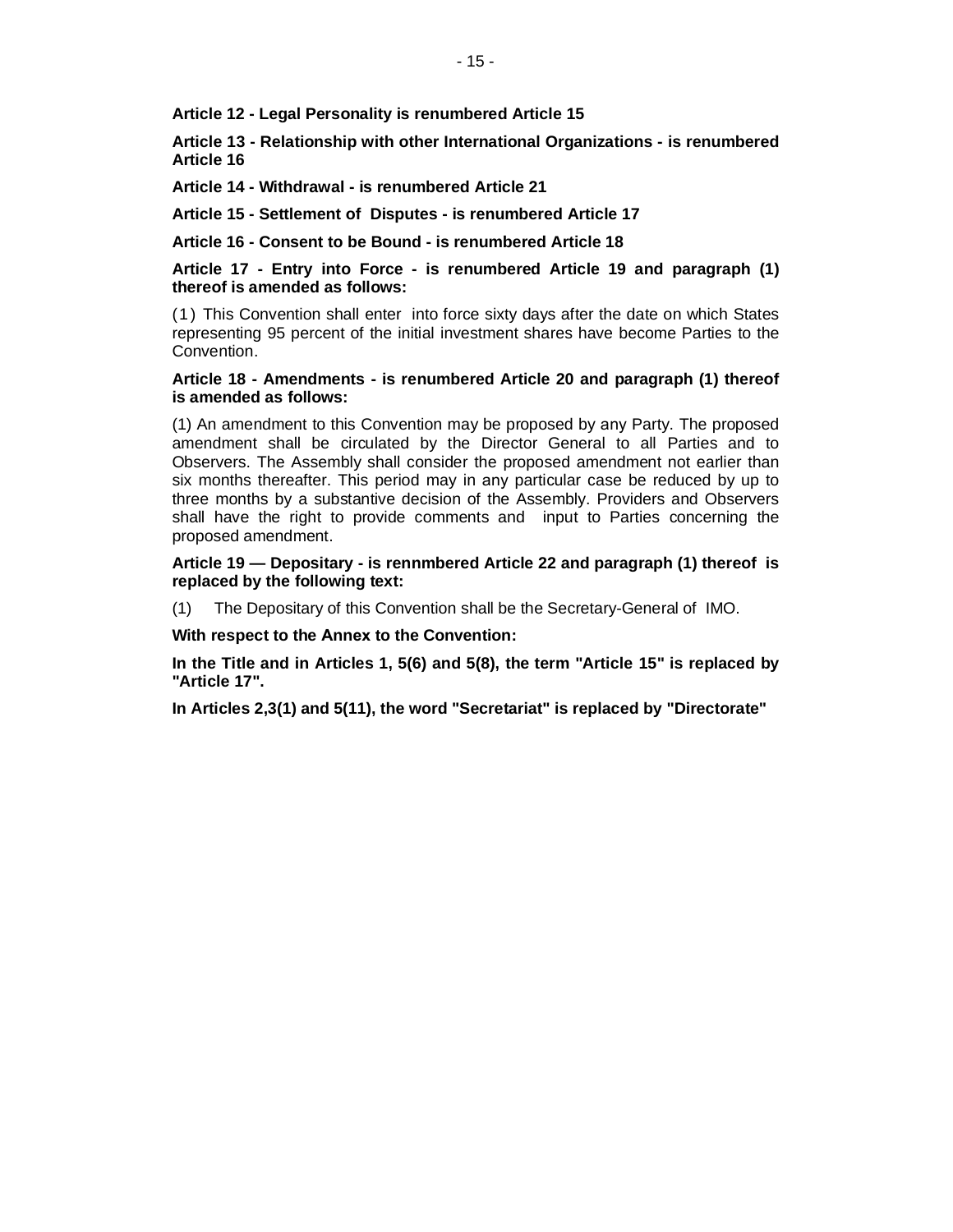# **ȺɆȺɇȾɆȺɇɂɇȺɄɈɇȼȿɇɐɂȳɍɆȿȭɍɇȺɊɈȾɇȿɈɊȽȺɇɂɁȺɐɂȳȿɁȺ МОБИЛНЕ КОМУНИКАЦИЈЕ ПРЕКО САТЕЛИТА (IMSO) УСВОЈЕНИ НА** ОСАМНАЕСТОМ ЗАСЕДАЊУ СКУПШТИНЕ

## Други став преамбуле замењен је следећим текстом:

"ИМАЈУЋИ У ВИДУ одредбе Уговора о принципима који опредељују активности држава у истраживању и коришћењу Свемира, укључујући Месец и друга небеска тела, закљученог 27. јануара 1967. године, и посебно члан 1, да ће Свемир бити искоришћен за добробит и у интересу свих земаља."

## Четврти став преамбуле замењен је следећим текстом:

"УЗИМАЈУЋИ У ОБЗИР да Међународна поморска сателитска организација (INMARSAT), у складу са својим изворним циљевима, има већ установљен глобални систем за мобилне сателитске комуникације у поморству, укључујући и могућности за реаговање у случају ванредних стања и угрожености људских живота одређених у Међународној Конвенцији о безбедности људских живота на мору из 1974. године, како је измењена и допуњена повремено, као и у Правилнику о радиокомуникацијама придодатом Уставу и Конвенцији Међународне уније за телекомуникације, како је измењен и допуњен повремено, испуњавајући одређене захтеве радиокомуникација Глобалног система за ванредна стања и безбедност људских живота на мору (GMDSS)."

#### Шести, седми и осми став преамбуле су избрисани.

# Следећи нови текст додат је као шести, седми, осми, девети и десети став преамбуле:

"ПОДСЕЋАЈУЋИ да је у децембру 1994. године Скупштина одлучила да се име "Међународна поморска сателитска организација (INMARSAT)" замени са "Међународна организација за мобилне комуникације преко сателита (Inmarsat)" и да без обзира што ти амандмани нису формално ступили на снагу, име Међународне организације за мобилне сателитске комуникације (Inmarsat), се користи од тада, укључујући и документа о реорганизацији,

КОНСТАТУЈУЋИ да, су у реорганизацији Међународне организације за мобилне комуникације преко састелита, њена имовина, комерцијално пословање и поседи пренети, без ограничења на нову комерцијалну компанију, Inmarsat Ltd., да је обезбеђено континуирано функционисање GMDSS и других јавних служби, и да међувладин надзор врши Међународна организација за мобилне комуникације преко сателита (IMSO),

ЦЕНЕЂИ да, усвајањем Резолуције Скупштине IMO A.888(21), "Критеријуми за обезбеђивање мобилних сателитских комуникационих система у Глобалном систему за безбедност и несреће на мору (GMDSS)", Међународна поморска организација (IMO) је сагледала потребу да пропише критеријуме које треба да испуњавају системи за мобилне сателитске комуникације, које владе заинтересованих земаља могу да понуде IMO-у за рад у систему GMDSS,

ЦЕНЕЋИ да је IMO развио "Поступак за процену и одобрење система за мобилне сателитске комуникације прописане за употребу у GMDSS",

ЦЕНЕЋИ такође, жељу чланица да унапређују конкурентност тржишта у функционисању служби мобилних сателитских комуникационих система за GMDSS,"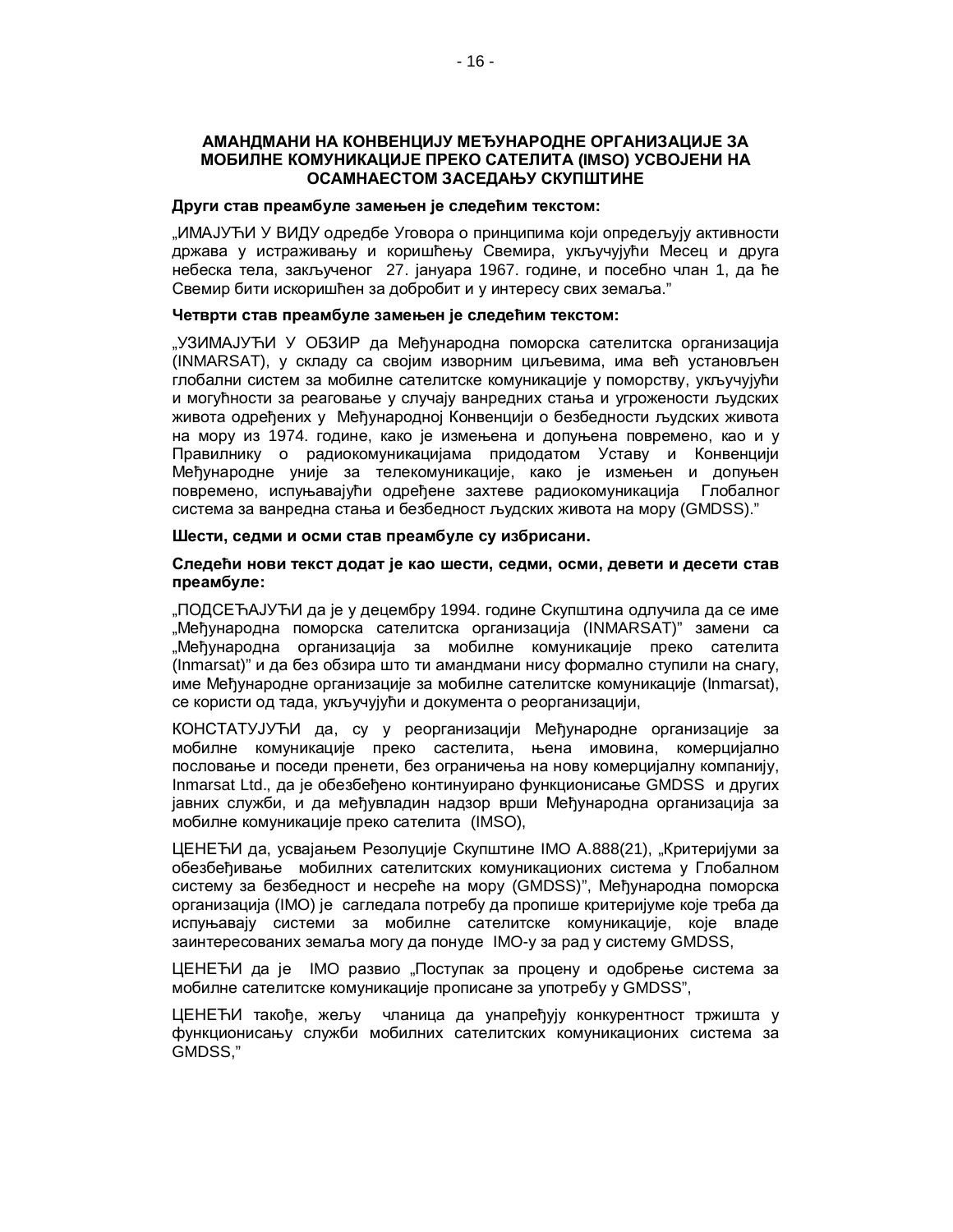# Девети став преамбуле замењен је даљим текстом као једанаести став:

"ПОТВРЂУЈУЋИ да, под таквим условима, постоји потреба да се обезбеди континуитет у пружању GMDSS, уз међувладин надзор,"

# **ɑɥɚɧ 1.- ɞɟɮɢɧɢɰɢʁɟ - ɬɚɱɤɚ (ɛ) ɩɨɫɬɚʁɟɬɚɱɤɚ (ɰ) ɢ ɡɚɦɟʃɟɧɚɫɥɟɞɟʄɢɦ Т**екстом:

"ц) Давалац услуга" значи било које правно лице или правна лица, које путем сателитског система комуникација, који је одобрио IMO, пружају услуге које се односе на GMDSS."

## Tачка ц) постаје тачка (д)

## **Ɍɚɱɤɚɞ) ɩɨɫɬɚʁɟɬɚɱɤɚ (ɟ) ɢ ɡɚɦɟʃɟɧɚɫɥɟɞɟʄɢɦɬɟɤɫɬɨɦ:**

е) Споразум о јавним службама" значи Споразум закључен између Организације и даваоца услуга, у складу са чланом 5.1)."

# **Ɍɚɱɤɚ (ɟ) ɩɨɫɬɚʁɟɬɚɱɤɚ (ɛ) ɢ ɡɚɦɟʃɟɧɚɫɥɟɞɟʄɢɦɬɟɤɫɬɨɦ:**

"ц) "GMDSS" значи Глобални систем за ванредна стања и безбедност људских живота на мору, који је установио (IMO)."

## Члан 2. –Установљавање Организације – замењен је следећим текстом:

"Међународна организација за мобилне комуникације преко сателита (IMSO), у даљем тексту: Организација, је овим установљена."

## **ɑɥɚɧ 3. –ɋɜɪɯɚ - ʁɟɡɚɦɟʃɟɧɫɥɟɞɟʄɢɦɬɟɤɫɬɨɦ:**

#### "**ɑɥɚɧ 3.**

#### **Сврха**

1. Основна сврха Организације је да обезбеди да сваки давалац пружа услуге поморских мобилних сателитских комуникација, које се односе на GMDSS, у складу са правним оквиром који је усвојио IMO.

2. У остваривању основне сврхе, у складу са параграфом (1), Организација :

а) делује искључиво у мирољубиве сврхе; и

б) врши функцију надзора над даваоцима услуга, на коректан и доследан начин."

# Нови члан 4. – Остале функције – су додате, као што следи:

#### "**ɑɥɚɧ 4.**

# Остале функције

У складу са одлуком Скупштине, Организација може преузети функције и/или дужности координатора службе за идентификацију и праћење бродова на даљину (LRIT), без трошкова за чланице, у складу са одлукама Међународне поморске организације (IMO)."

# Члан 4. – Извршавање основних принципа – замењен је следећим новим чланом 5 .-Надзор и чланом 6 .- Помоћ:

# "**ɑɥɚɧ 5.**

#### **Надзор**

1) Организација извршава Споразум о јавним службама са свим даваоцима үслуга, и закључује, по потреби, друге споразуме, који јој омогућавају да врши надзор, подноси извештаје, као и да, када је потребно, даје препоруке.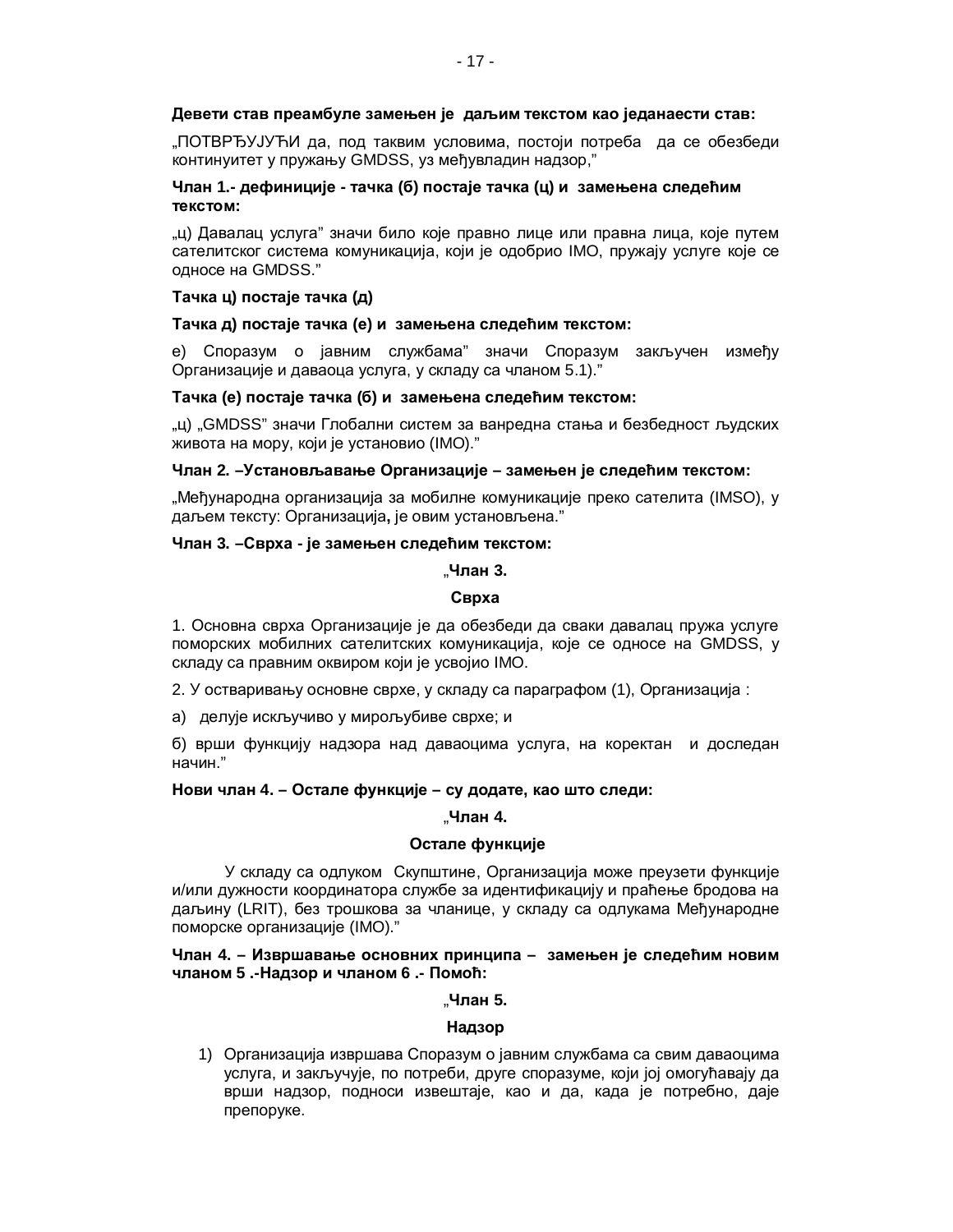- 2) Надзор Организације над радом давалаца услуга заснован је на:
	- (а) посебним условима или обавезама које је прописала Међународна поморска организација, приликом или након признавања или давања овлашћења даваоцу услуга;
	- (б) међународним прописима, стандардима, препорукама, резолуцијама и процедурама у вези са GMDSS;
	- (ц) Споразуму о јавним службама и свим другим релевантним споразумима који су закључени између Организације и давалаца услуга.
- 3) Сваки Споразум о јавним службама укључује, између осталог, опште одредбе, заједничке принципе, и обавезе даваоца услуга у складу са Референтним Споразумом о јавним службама и смерницама које је дефинисала Скупштина, као и обавезу пружања свих информација које су потребне Организацији за испуњавање своје сврхе, функција и дужности, у складу са чланом 3.
- 4) Споразум о јавним службама у име Организације закључује директор са даваоцима услуга. Споразум о јавним услугама усваја Скупштина. Директор шаље свим државама чланицама овај споразум. Скупштина усваја споразум, осим у случају да више од једне трећине држава чланица поднесе директору примедбе у писаној форми, у року од три месеца од дана када им је споразум достављен.

# **Члан 6.**

#### **Помоћ**

- 1) Стране ће предузети одговарајуће мере, у складу са националним законима, да омогуће даваоцима услуга да пружају услуге GMDSS.
- 2) Организација ће, кроз међународне и националне механизме за пружање техничке помоћи, тражити пружање помоћи даваоцима услуга за успостављање служби за мобилне комуникације преко сателита, укључујући рурална и удаљена подручја.

Члан 5. – Структура –нумерисан је као члан 7. тачка (б) и замењен следећим текстом:

(б) Дирекција, на челу са Директором.

**ɑɥɚɧ 6. – ɋɤɭɩɲɬɢɧɚ – ɋɚɫɬɚɜɢɫɚɫɬɚɧɰɢ –ɧɭɦɟɪɢɫɚɧʁɟɤɚɨɱɥɚɧ 8.**

Члан 7. – Скупштина – Процедура –нумерисан је као члан 9. став (4) и замењен следећим текстом:

4) Кворум за свако заседање Скупштине чини проста већина страна.

Члан 8. – Скупштина – Функције – нумерисан је као члан 10. и тачке **ɚ),(ɛ),(ɞ) ɢ (ɟ) ɫɭɡɚɦɟʃɟɧɟɫɥɟɞɟʄɢɦɬɟɤɫɬɨɦ:**

Функције Скупштине су:

(а) да расправља и разматра циљеве, генералну политику и дугорочне задатке Организације и активности давалаца услуга, који проистичу из основних принципа;

(б) да предузима кораке или нужни поступак којим се обезбеђује да даваоци услуга извршавају своје обавезе пружања услуга мобилних комуникација преко сателита за GMDSS, укључујући и потврђивање закључка, модификацију и остваривања Споразума о јавним службама;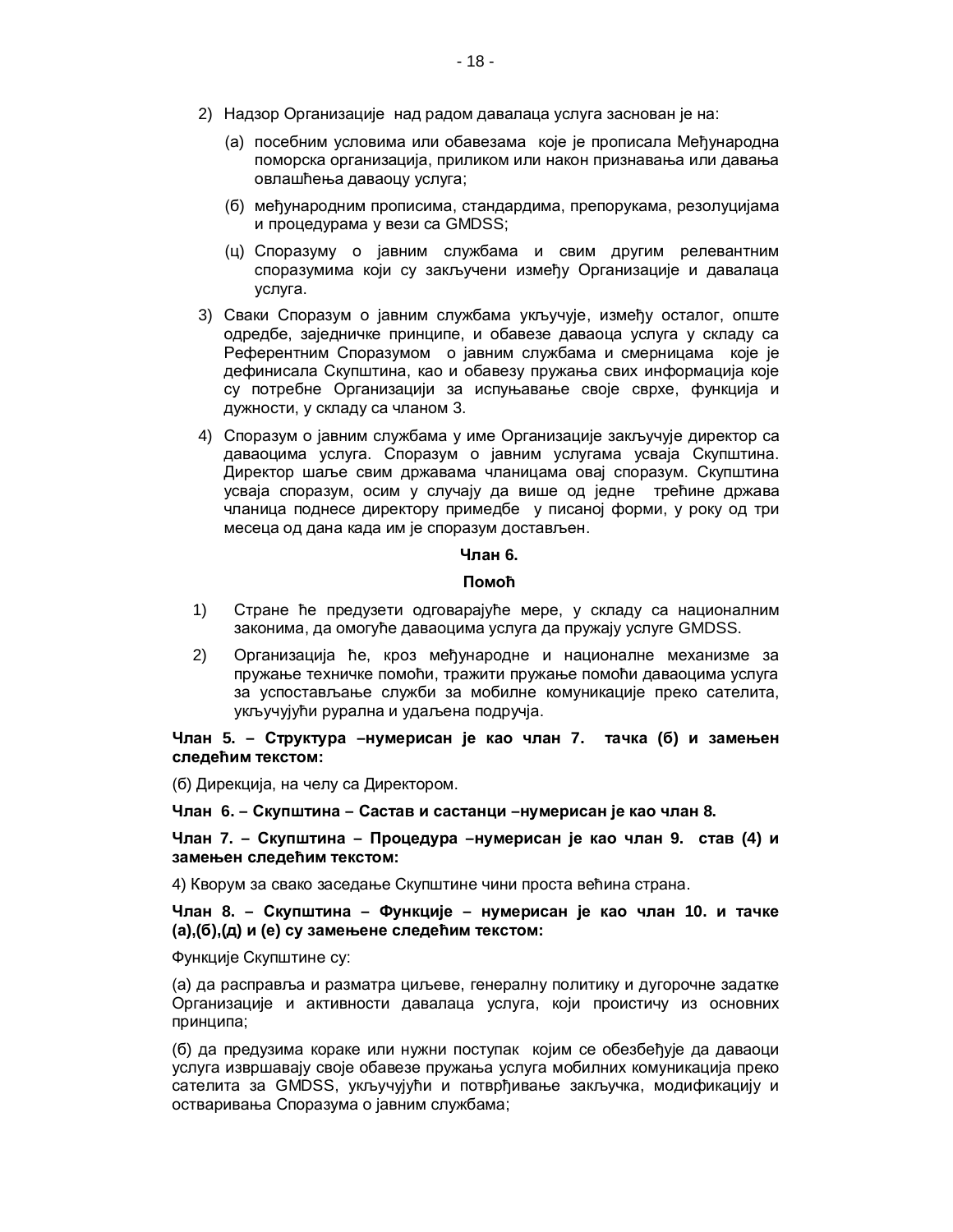(д) да одлучује о амандманима на ову Конвенцију, у складу са чланом 19;

(е) да именује Директора према одредбама члана 11. и да га разрешава дужности;"

# Следећа нова тачка (ф) је додата:

"(ф) да одобри предлог буџета Директора;"

## **Tачка (ф) постаје тачка (г)**

Члан 9. – Секретаријат –постаје члан 11. и замењен следећим насловом и **Т**екстом:

## "**ɑɥɚɧ 11.**

# Дирекција

- 1) Директор се именује на период од четири године, осим ако Скупштина одлучи другачије.
- 2) Директор може вршити функцију највише два узастопна мандата, осим ако Скупштина одлучи другачије.
- 3) Директор је законски представник Организације и извршни руководилац Дирекције, и одговоран је Скупштини, која је надлежна за његов рад.
- 4) Директор, у складу са упутствима и смерницама Скупштине, одлучује о структури, запосленом особљу и о условима за запошљавање руководилаца, радника консултаната и саветника у Дирекцији, и именује особље у Дирекцији.
- 5) Код избора директора и осталог особља у Дирекцији водиће се строго рачуна о испуњавању највиших стандарда интегритета, способности и ефикасног рада кандидата.
- 6) Организација ће, са страном на чијој се територији налази Дирекција, закључити споразум, који потврђује Скупштина, о олакшицама, привилегијама и имунитету Организације, директора, руководилаца и представника страна за време боравка на територији владе домаћина ради обављања њихове делатности. Овај споразум престаје да важи ако се Дирекција пресели на територију друге владе домаћина.
- 7) Све стране, осим стране која је закључила споразум из тачке 6) закључиће Протокол о привилегијама и имунитетима Организације, директора, запосленог особља, и експерата који обављају послове за Организацију, као и представника страна за време боравка на територијама страна, ради обављања њихових задатака. Протокол ће бити независан у односу на ову конвенцију, а услове престанка ће самостално одређивати."

# Члан 10. – Трошкови – постаје члан 12. и замењен следећим текстом:

#### "**ɑɥɚɧ 12.**

#### **Трошкови**

1) Организација ће, Споразумом о јавним службама, утврдити да трошкове сносе даваоци услуга и то:

- (а) рад Дирекције;
- (б) одржавање скупштинских заседања и састанака скупштинских тела; и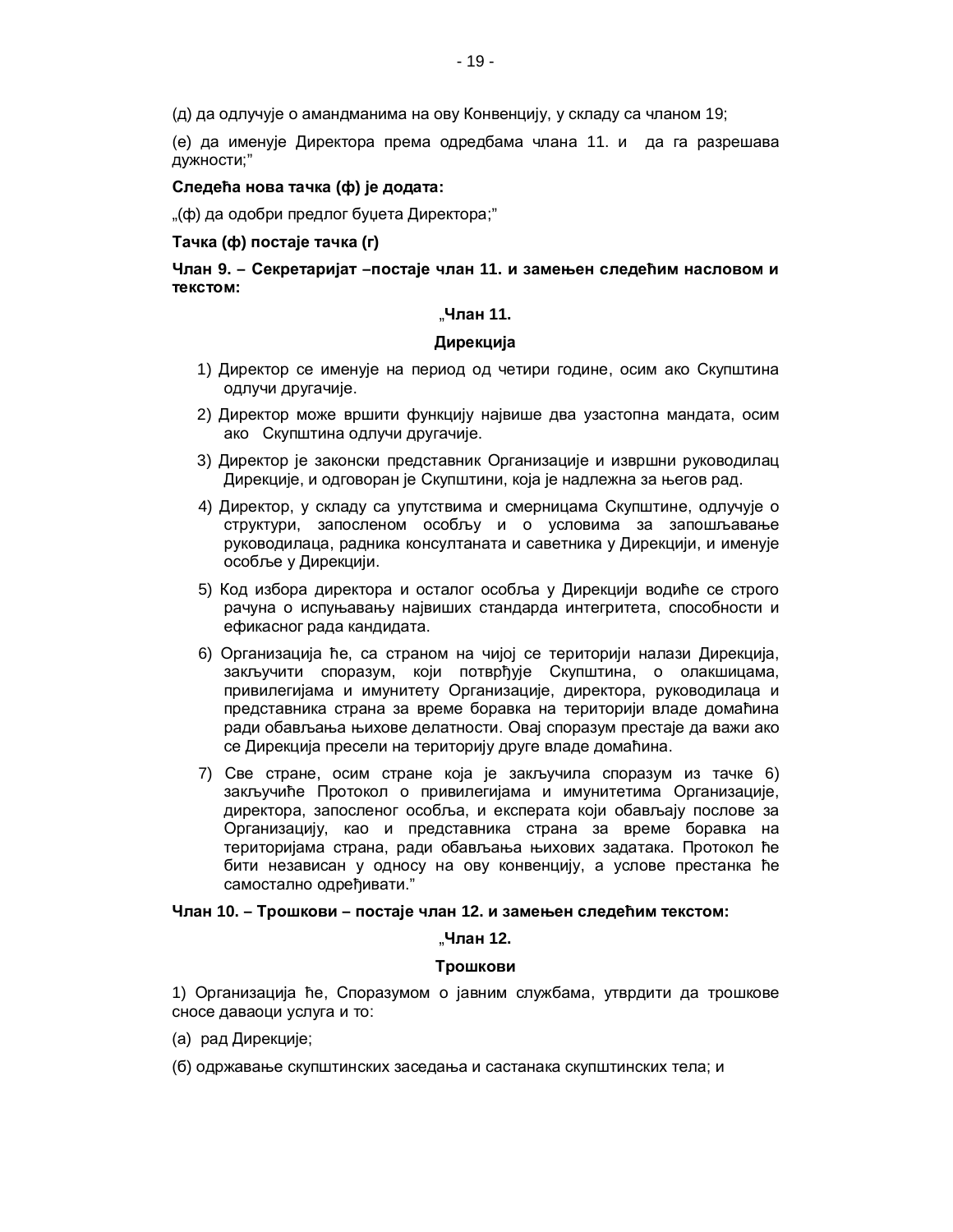(ц) спровођење мера које је донела Организација у складу са чланом 5, које обезбеђују да давоци услуга извршавају своје обавезе пружања услуга мобилних комуникација у поморству преко сателита за GMDSS.

2) Трошкове дефинисане у ставу 1) деле сви даваоци услуга, у складу са правилима која је утврдила Скупштина.

3) Свака страна ће сносити своје трошкове присуствовања на заседањима Скупштине и њених радних тела."

## Члан 11. – Одговорност –постаје члан 13. и замењен следећим текстом:

#### "**ɑɥɚɧ 13.**

## **Одговорност**

Државе нису, у том својству, одговорне за поступке и обавезе Организације или давалаца услуга, осим у односу на нестране или физичка или правна лица која можда представљају, у мери у којој та одговорност проистиче из уговора који су на снази између заинтересованих страна и нестрана. Међутим, то не спречава страну од које је тражено да на основу таквог уговора исплати надокнаду нестрани или физичком или правном лицу, које може заступати да се позове на било које право које може имати по том уговору у односу на неку другу страну."

Члан 12 .– Правно лице постаје члан 14.

Члан 13. – Односи са другим међународним организацијама – постаје члан **15.**

Члан 14. – Иступања - постаје члан 20.

**ɑɥɚɧ 15. –Ɋɟɲɚɜɚʃɟɫɩɨɪɨɜɚ – ɩɨɫɬɚʁɟɱɥɚɧ 16.**

**ɑɥɚɧ 16. – ɉɪɢɫɬɚɧɚɤɧɚɨɛɚɜɟɡɭ – ɩɨɫɬɚʁɟɱɥɚɧ 17.**

Члан 17. – Ступање на снагу – постаје члан 18. и став 1) измењен је као што следи:

"1) Конвенција ступа на снагу шездесет дана од дана када, државе које представљају 95 процената иницијалног инвестиционог удела, постану стране үговорнице Конвенције."

## Члан 18. – Амандмани - постаје члан 19. и став 1) измењен је као што следи:

"1) Амандман на Конвенцију може предложити било која страна. Директор упућује амандмане свим странама и посматрачима. Скупштина разматра поднети амандман најраније шест месеци по његовом достављању. Овај период у посебним случајевима Скупштина може скратити на три месеца, чему треба да претходи одговарајућа одлука. Даваоци услуга и посматрачи могу пружити тумачење и информације странама на које се односе предложени амандмани."

# **ɑɥɚɧ 19. – Ⱦɟɩɨɡɢɬɚɪ - ɩɨɫɬɚʁɟɱɥɚɧ 21.**

# Прилог Конвенције

ПОСТУПЦИ ЗА РЕШАВАЊЕ СПОРОВА ВЕЗАНИХ ЗА ЧЛАН 16. **KOHBEHUMJE** 

**У** чл. 2,3(1) и 5(11), реч: "Секретаријат" замењена је речју: "Дирекција"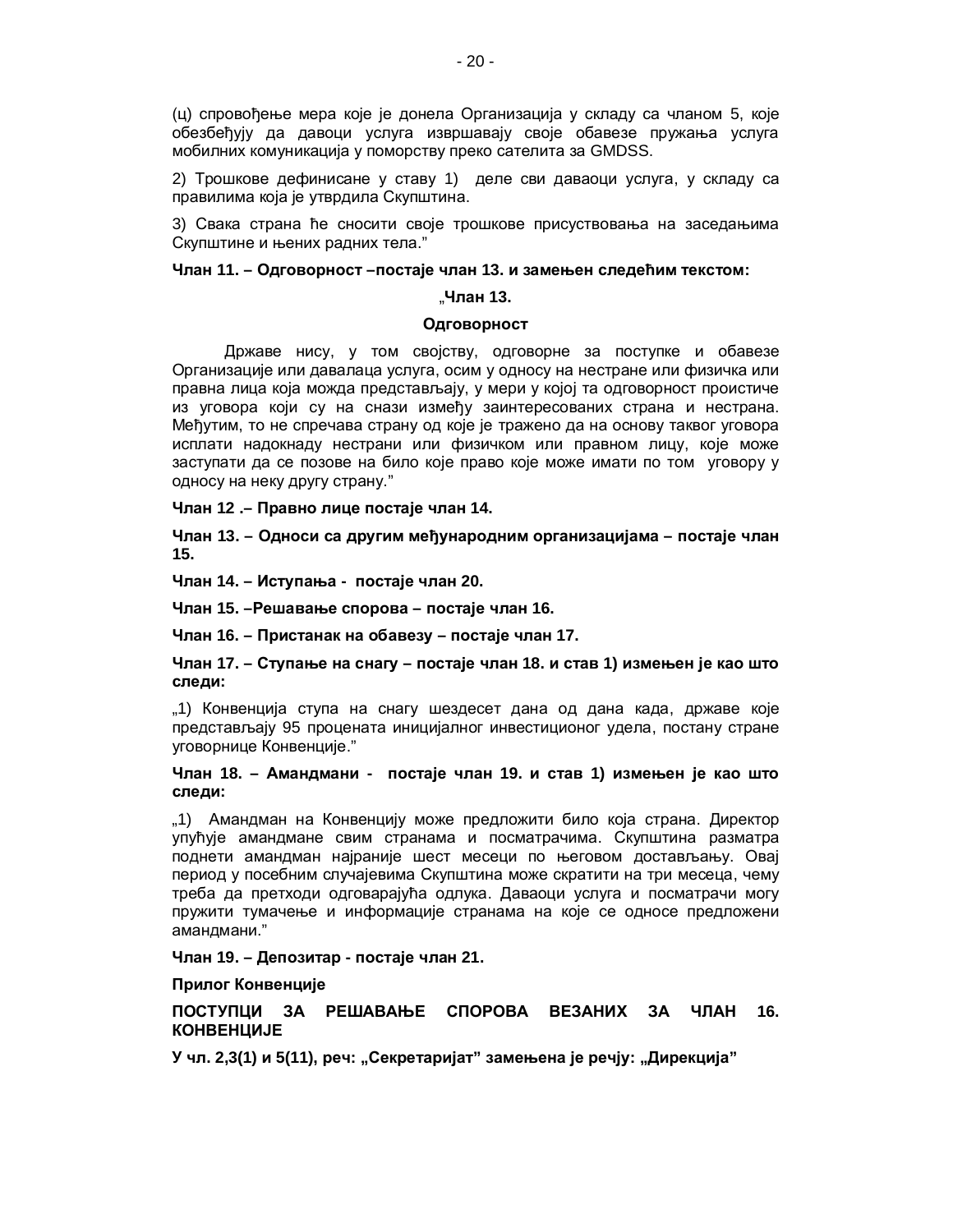# **ȺɆȺɇȾɆȺɇɂɇȺɄɈɇȼȿɇɐɂȳɍɈɆȿȭɍɇȺɊɈȾɇɈȳɈɊȽȺɇɂɁȺɐɂȳɂ ЗА МОБИЛНЕ САТЕЛИТСКЕ КОМУНИКАЦИЈЕ УСВОЈЕНИ** НА ДВАДЕСЕТОМ ЗАСЕДАЊУ СКУПШТИНЕ

## Други став преамбуле замењен је следећим текстом:

"ИМАЈУЋИ У ВИДУ односне одредбе Споразума о принципима који одрећују активности држава у истраживању и коришћењу свемира, укључујући Месец и друга небеска тела, закључен 27. јануара 1967. и посебно члан 1. који каже да се свемир користи за добробит и у интересу свих држава,"

## Четврти и пети став преамбуле замењени су следећим текстом:

"УЗИМАЈУЋИ У ОБЗИР да је Међународна поморска сателитска организација (INMARSAT), у складу са својом основном сврхом, успоставила глобални систем за мобилне сателитске комуникације за поморске комуникације, укључујући могућности комуникације у случајевима ванредног стања и за безбедност, које су наведене у Међународној конвенцији о безбедности људских живота на мору, из 1974. године, како је измењена и допуњена повремено, као и Правилника о радио комуникацијама придодатог Уставу и Конвенцији Међународне уније за телекомуникације, како је измењен и допуњен повремено, који испуњава одређене захтеве радиокомуникација Глобалног система за ванредна стања и безбедност људских живота на мору (GMDSS),

ПОДСЕЋАЈУЋИ да је INMARSAT проширио своју основну сврху омогућујући и аеронаутичке и земаљске мобилне сателитске комуникације, укључујући и аеронаутичке сателитске комуникације за управљање у ваздушном саобраћају и оперативну контролу ваздухоплова (аеронаутичке службе безбедности), и такође, обезбеђује службе за радионавигацију,"

# Шести, седми и осми став преамбуле се бришу.

# Следећи нов текст се додаје као шести, седми, осми, девети и десети став преамбуле:

"ПОДСЕЋАЈУЋИ да је у децембру 1994. на Скупштини одлучено да се име "Међународна поморска сателитска организација (INMARSAT)" замени са "Међународна организација за мобилне сателитске комуникације (Inmarsat)" и да, без обзира што ти амандмани нису формално ступили на снагу, име Међународне организације за мобилне сателитске комуникације (Inmarsat) се користи од тада, укључујући и документа о реорганизацији,

КОНСТАТУЈУЋИ да су у реорганизацији Међународне организације за мобилне комуникације преко сателита, њена имовина, комерцијално пословање и поседи пренети, без ограничења, на нову комерцијалну компанију, Inmarsat Ltd, да је обезбеђено континуирано функционисање GMDSS и других јавних служби, и да међувладин надзор врши Међународна организација за мобилне комуникације преко сателита (IMSO),

ЦЕНЕЋИ да, усвајањем Резолуције Скупштине IMO А.888(21), "Критеријуми за үспостављање система за мобилне сателитске комуникације у Глобалном систему за ванредна стања и безбедност људских живота на мору (GMDSS)", Међународна поморска организација (IMO) је сагледала потребу да пропише критеријуме које треба да испуњавају системи за мобилне сателитске комуникације, које владе заинтересованих земаља могу да понуде IMO-у за рад у систему GMDSS,

ЦЕНЕЋИ да је IMO развио "Поступак за процену и одобрење система за мобилне сателитске комуникације прописане за употребу у GMDSS",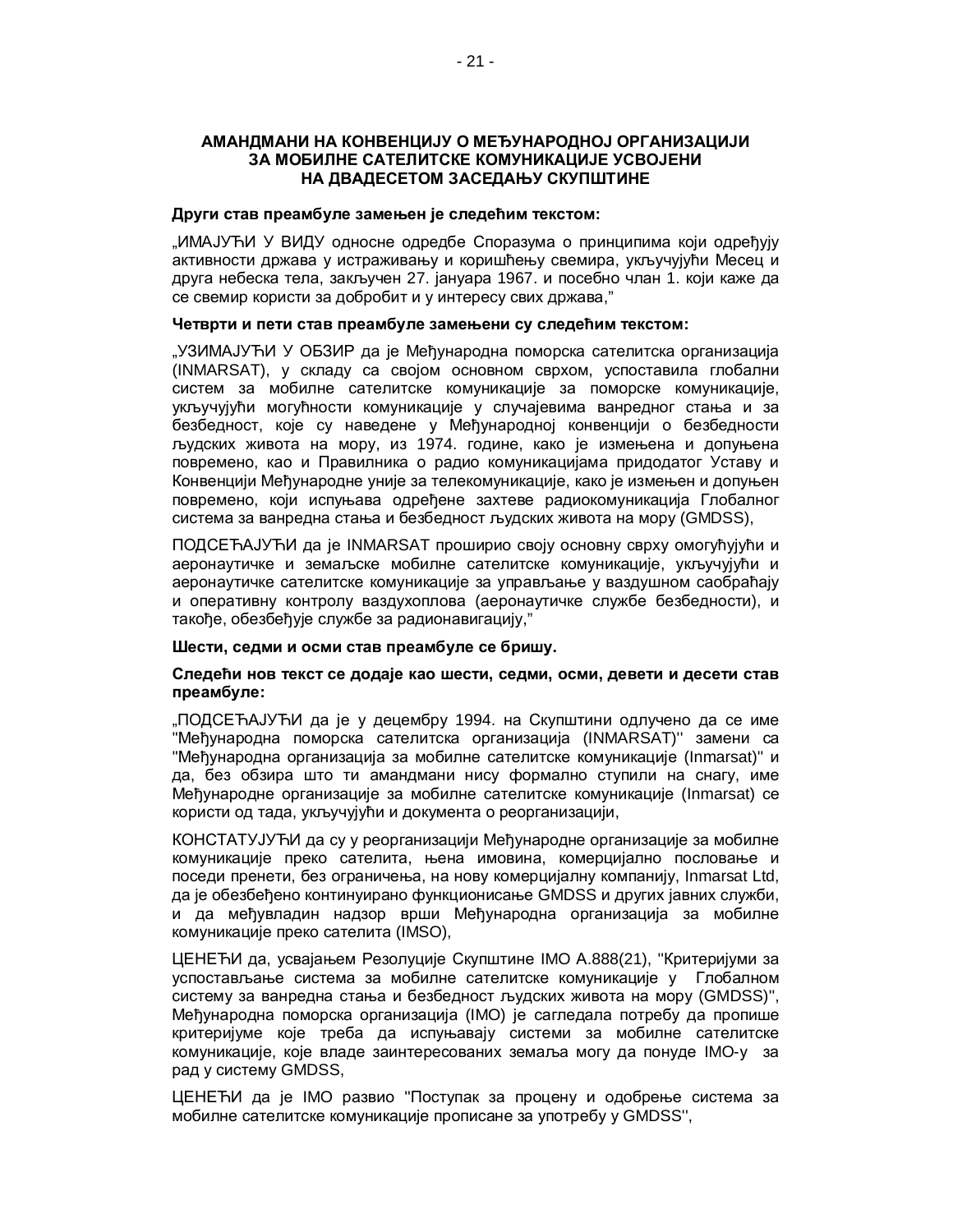# Девети став преамбуле се замењује следећим текстом, као једанаести **CTAB**

"ПОТВРЂУЈУЋИ да, под таквим условима, постоји потреба да се обезбеди континуитет у пружању GMDSS-а уз међувладин надзор."

## Следећи текст се додаје као дванаести, тринаести и четрнаести став преамбуле:

"ЦЕНЕЋИ да је IMO на осамдесет првом заседању Комитета за безбедност на мору (MSC), усвојио амандмане на поглавље V Међународне конвенције за безбедност живота на мору, из 1974. године, у вези са идентификацијом на даљину и праћењем бродова (LRIT), као и стандарде и функционалне захтеве за LRIT и усвојио аранжман за успостављање LRIT система,

ПОТВРЂУЈУЋИ спремност држава чланица да IMSO може преузети функцију и дужности координатора LRIT, без трошкова за државе чланице, у складу са одлукама IMO, према условима у овој конвенцији,

ЦЕНЕЋИ да је MSC на осамдесет другом заседању, одлучио да именује IMSO за координатора LRIT и позвао IMSO да предузме потребне активности у циљу обезбеђења благовремене примене LRIT система,"

# Члан 1. – Дефиниције – тачка (б) постаје тачка (ц) и замењена следећим TΘΚΩΤΟΜ:

"(ц) Давалац услуга" значи било које правно лице или правна лица, које путем сателитског система комуникација, који је одобрио IMO, пружа услуге које се односе на GMDSS."

# $\text{тачка } (\textbf{u})$  постаје тачка (д)

#### тачка (д) постаје тачка (е) и замењена следећим текстом:

"(e) "Споразум о јавним службама" значи споразум закључен измећу Организације и даваоца услуга, у складу са чланом 5(1)."

#### тачка (е) постаје тачка (б) и замењена следећим текстом:

"(б) "GMDSS" значи Глобални систем за ванредна стања и безбедност људских живота на мору, који је установио IMO."

# **Додаје се следећи текст као нове тачке од (ф) до (л):**

"(ф) "IMO" значи Међународна поморска организација.

(г) "MSC" значи "Комитет за поморску безбедност IMO".

(x) "LRIT" значи идентификација и праћење бродова на даљину, коју је установио IMO.

(и) "LRIT Services Agreement" значи споразум закључен између Организације и LRIT базе података или LRIT центра за размену података, или других релевантних правних лица, у складу са чланом 7.

(j) "LRIT Data Centre" значи национални, регионални, кооперативни или међународни центар за податке у складу са условима које је прописао IMO у вези са LRIT.

(k) "LRIT Data Exchange" значи Центар за размену података, која се обавља у складу са условима које је прописао IMO у вези са LRIT.

(л) "LRIT Co-ordinator" значи координатор система LRIT којег је именовао Комитет за поморску безбедност (MSC)."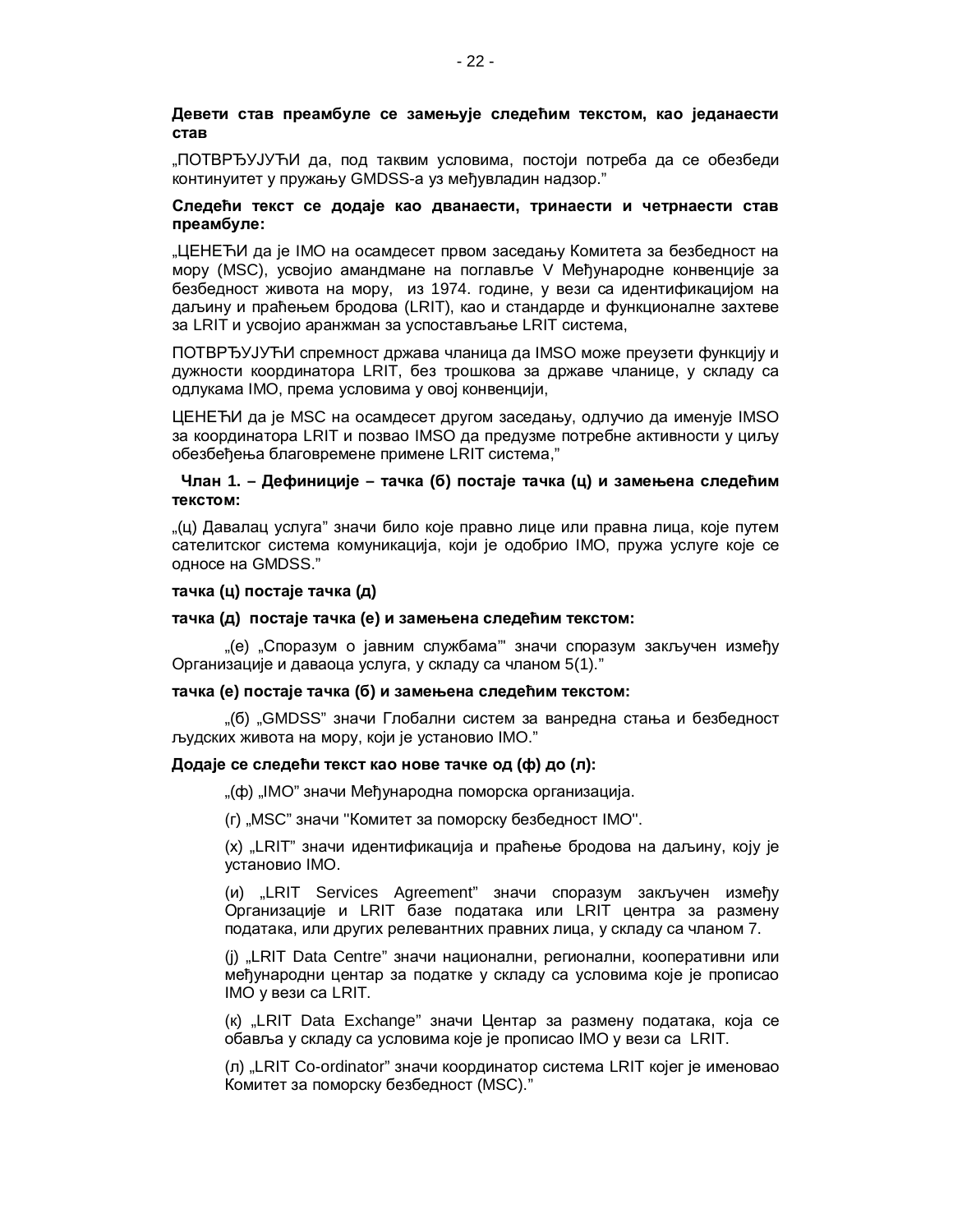## Члан 2. - Установљавање Организације – замењује се следећим текстом:

"Међународна организација за мобилне комуникације преко сателита (IMSO), у даљем тексту: Организација, је овим установљена."

## **ɑɥɚɧ 3. – ɋɜɪɯɚ - ɡɚɦɟʃɟɧʁɟɫɥɟɞɟʄɢɦɬɟɤɫɬɨɦ:**

## $.$ Члан 3.

## Основна сврха

- 1) Основна сврха Организације је да обезбеди да сваки давалац пружа үслуге поморских мобилних сателитских комуникација, које се односе на GMDSS, у складу са правним оквиром који је усвојио IMO.
- 2) У остваривању основне сврхе, у складу са ставом 1), Организација:
	- (а) делује искључиво у мирољубиве сврхе; и
	- (б) врши фукцију надзора над даваоцима услуга на коректан и доследан начин."

# Нови члан 4. – Остале функције –допуњен је, као што следи:

# "**ɑɥɚɧ 4.**

## Остале функције

- 1) У складу са одлуком Скупштине, Организација може преузети функције и/или дужности координатора LRIT, без трошкова за државе чланице, у складу са одлукама IMO.
- 2) Организација ће извршавати функције и/или дужности координатора LRIT, у складу са одлуком Скупштине. Организација ће извршавати ове функције и/или дужности на коректан и доследан начин."

# Члан 4. – Спровођење основних принципа -замењен је следећим новим ЧЛАНОМ 5. – Вршење надзора над GMDSS – и чланом 6. – Олакшице

#### "**ɑɥɚɧ 5.**

#### Надзор над GMDSS

- 1) Организација извршава Споразум о јавним службама са свим даваоцима услуга, и закључује, по потреби, друге споразуме, који јој омогућавају да врши надзор, да подноси извештаје, као и да, када је потребно, даје препоруке.
- 2) Надзор Организације над радом давалаца услуга заснован је на:

(а) посебним условима или обавезама које је прописао IMO, приликом или након признавања или давања овлашћења даваоцу услуга;

(б) међународним прописима, стандардима, препорукама, резолуцијама и процедурама у вези са GMDSS;

(ц) Споразуму о јавним службама и другим релевантним споразумима који су закључени између Организације и давалаца услуга.

3) Сваки споразум о јавним службама укључује, између осталог, опште одредбе, заједничке принципе и обавезе даваоца услуга, у складу са Референтним споразумом о јавним службама и смерницама које је дефинисала Скупштина, као и обавезу пружања свих информација које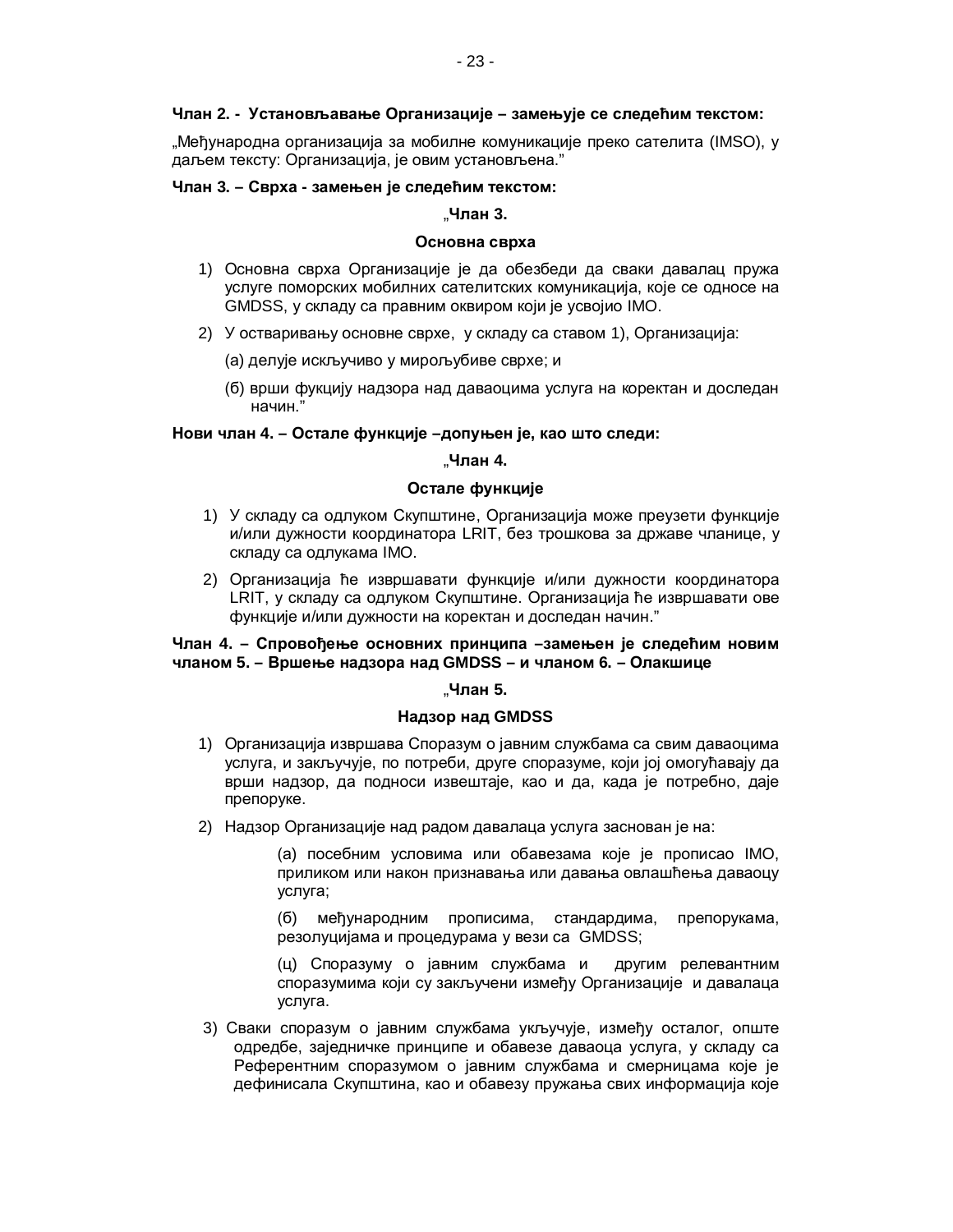су потребне Организацији за испуњавање своје сврхе, функција и дужности, у складу са чланом 3.

4) Споразум о јавним службама у име Организације закључује генерални директор са даваоцима услуга. Споразум о јавним службама усваја Скупштина. Генерални директор шаље свим државама чланицама овај споразум. Скупштина усваја споразум, осим у случају да више од једне трећине држава чланица поднесе генералном директору примедбе у писаној форми, у року од три месеца од дана када им је споразум достављен.

## **Члан 6.**

#### **Олакшице**

- 1) Стране ће предузети одговарајуће мере, у складу са националним законима, да омогуће даваоцима услуга да пружају услуге GMDSS.
- 2) Организација ће, кроз међународне и националне механизме за пружање техничке помоћи, тражити пружање помоћи даваоцима услуга за успостављање служби за мобилне комуникације преко сателита, укључујући рурална и удаљена подручја."

#### **Нови члан 7. – Споразуми о службама LRIT - је додат, као што следи:**

#### "**ɑɥɚɧ 7.**

#### Споразуми о службама LRIT

Организација може закључивати споразуме да би се обезбедило извршење функције координатора LRIT као и покриће насталих трошкова, укључујући Споразуме о службама LRIT, са Центрима за податке LRIT, Центрима за размену података LRIT, или другим релевантним правним лицима, у границама и под условима о којима се може преговарати са генералним директором и кога потврђује Скупштина."

## Члан 5. – Структура – постаје члан 8. и тачка (б) је замењена следећим **Т**екстом:

"(б) Дирекција, на челу са генералним директором."

## **ɑɥɚɧ 6. – ɋɤɭɩɲɬɢɧɚ – ɋɚɫɬɚɜ ɢ ɫɚɫɬɚɧɰɢ – ɩɨɫɬɚʁɟ ɱɥɚɧ 9. ɢ ɫɬɚɜ 2) ʁɟ** замењен следећим текстом:

"2) Редовна заседања Скупштине ће се одржавати једном у две године. Ванредна заседања ће се заказивати на захтев једне трећине страна или на захтев генералног директора, односно према одредбама Правилника о раду Скупштине."

# **ɑɥɚɧ 7. – ɋɤɭɩɲɬɢɧɚ – ɩɪɨɰɟɞɭɪɚɥɧɚɩɢɬɚʃɚ – ɩɨɫɬɚʁɟɱɥɚɧ 10. ɢɫɬɚɜ 4) ʁɟ** замењен следећим текстом:

"3) Кворум за свако заседање Скупштине чини проста већина страна."

## **Члан 8. – Скупштина - функције – постаје члан 11. и тачке (а), (б), (д) и (е)** су замењене следећим текстом:

"(а) да расправља и разматра циљеве, генералну политику и дугорочне задатке Организације и активности давалаца услуга, који проистичу из основних принципа;

(б) да предузима кораке или нужни поступак којим се обезбеђује да даваоци услуга извршавају своје обавезе пружања услуга мобилних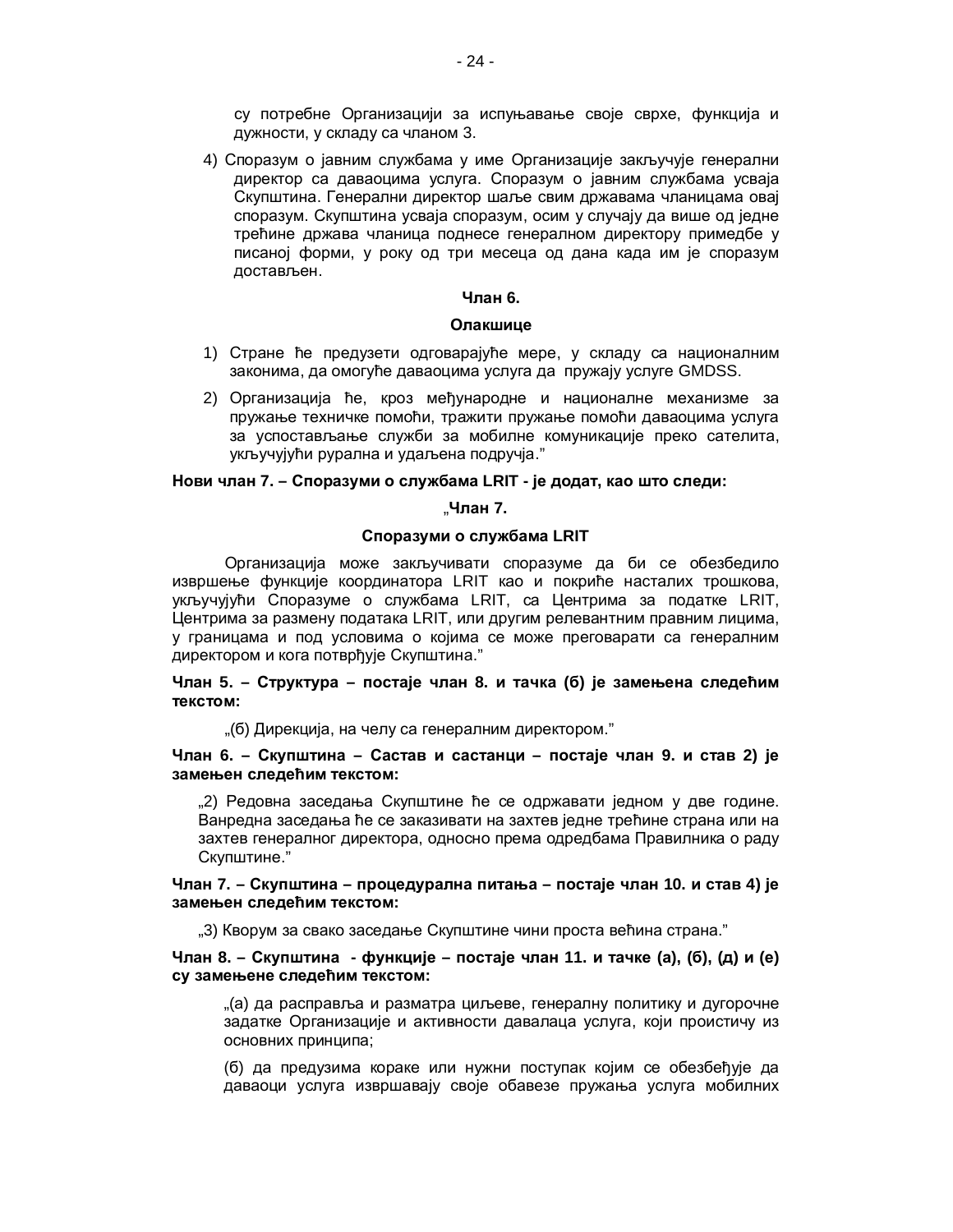комуникација преко сателита за GMDSS, укључујући и потврђивање закључка, модификацију и остваривања Споразума о јавним службама;

(д) да одлучује о амандманима на ову Конвенцију, у складу са чланом 20;

(е) да именује генералног директора према одредбама члана 12. и да га разрешава дужности;"

#### Следеће нове тачке (ф), (г) и (х) су додате:

"(ф) да одобри предлог буџета генералног директора, и да установи процедуру за разматрање и усвајање буџета;

(г) да расправља и разматра циљеве, генералну политику и дугорочне задатке Организације у извршавању улоге Организације као координатора LRIT, и да предузима нужне кораке којима се обезбећује да Организација извршава своју улогу координатора LRIT;

(x) да предузима нужне кораке и процедуре у преговорима и закључивању Споразума о службама LRIT и/или уговора, укључујући одобравање закључивања, модификације и остваривања ових споразума и/или уговора; и"

#### $Ta$ чка (ф) постаје тачка (и)

# Члан 9. – Секретаријат – постаје члан 12. и замењен следећим насловом и **Т**екстом:

#### $.$ Члан 12.

#### Дирекција

- 1) Директор се именује на период од четири године, осим ако Скупштина одлучи другачије.
- 2) Директор може вршити функцију највише два узастопна мандата, осим ако Скупштина одлучи другачије.
- 3) Генерални директор је законски представник Организације и извршни руководилац Дирекције и одговоран је Скупштини, која је надлежна за његов рад.
- 4) Генерални директор, у складу са упутствима и смерницама Скупштине, одлучује о структури, запосленом особљу и о условима за запошљавање руководилаца, радника консултаната и саветника у Дирекцији, и именује особље у Дирекцији.
- 5) Код избора генералног директора и осталог особља у Дирекцији водиће се строго рачуна о испуњавању највиших стандарда интегритета, способности и ефикасног рада кандидата.
- 6) Организација ће, са страном на чијој се територији налази Дирекција, закључити споразум, који потврђује Скупштина, о олакшицама, привилегијама и имунитету Организације, генералног директора, руководилаца и представника страна за време боравка на територији владе- домаћина ради обављања њихове делатности. Овај споразум престаје да важи ако се Дирекција пресели на територију друге владе домаћина.
- 7) Све стране, осим стране која је закључила споразум из тачке (6) закључиће Протокол о привилегијама и имунитетима Организације, директора, запосленог особља и експерата који обављају послове за Организацију, као и представника страна за време боравка на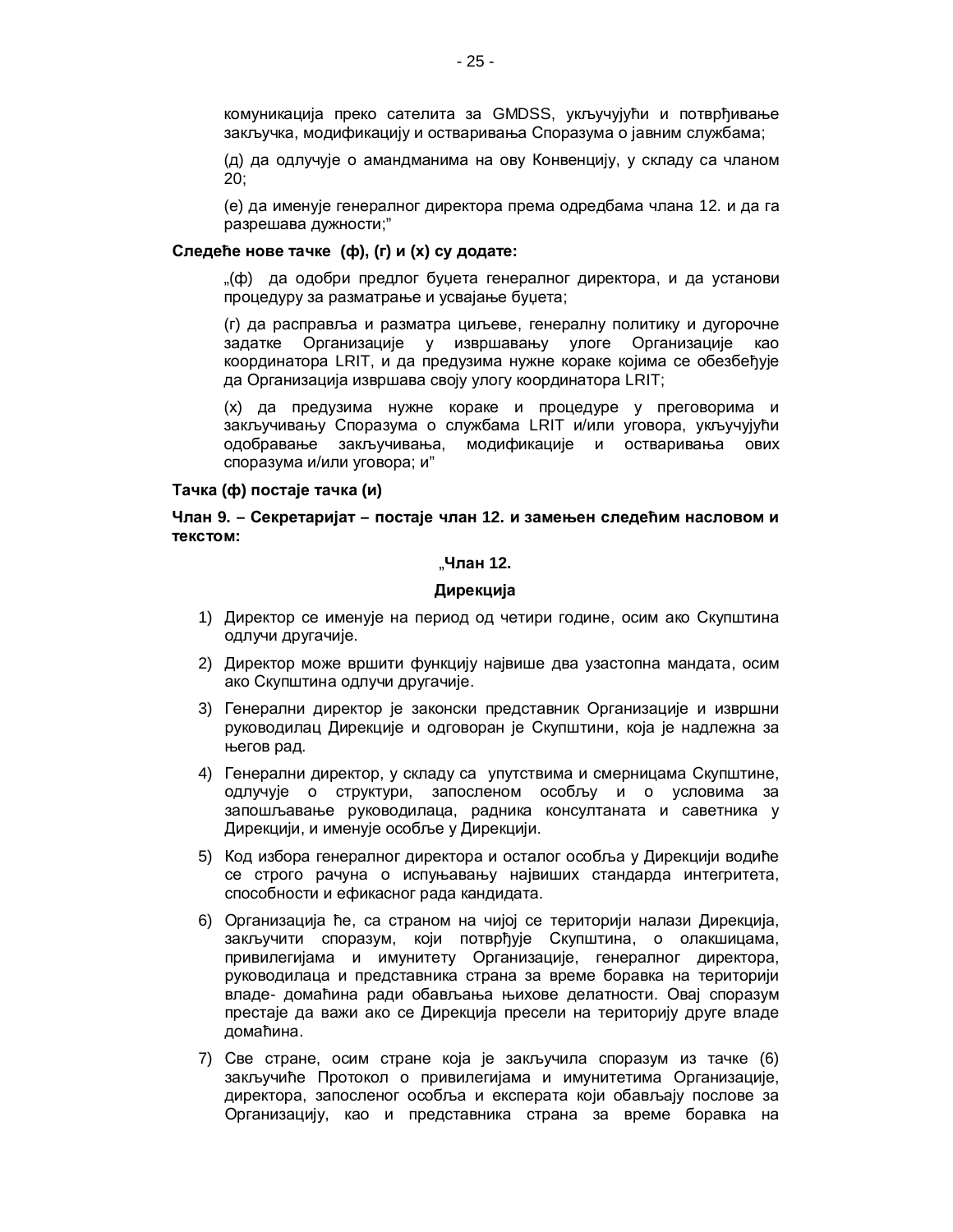територијама страна, ради обављања њихових задатака. Протокол ће бити независан у односу на ову конвенцију, а услове престанка ће самостално одређивати."

Члан 10. – Трошкови – нумерисан је као члан 13. и замењен следећим **Т**екстом:

## "**ɑɥɚɧ 13.**

#### **Трошкови**

- 1) Организација ће водити одвојено књиговодство трошкова за надзор над вршењем служби GMDSS и координатора служби LRIT. Организација ће, Споразумом о јавним службама и Споразумом о службама LRIT и/или уговорима уредити да даваоци услуга и правна лица са којима је Организација закључила Споразумом о службама LRIT и/или уговоре, сносе следеће трошкове:
- (а) рад Дирекције;

(б) одржавање скупштинских заседања и састанака скупштинских тела;

(ц) спровођење мера које је донела Организација у складу са чланом 5, које обезбеђују да даваоци услуга извршавају своје обавезе пружања услуга мобилних комуникација преко сателита за GMDSS; и

 $(A)$  спровођење мера које је донела Организација у складу са чланом 4, у вези са њеном улогом координатора LRIT.

2) Трошкове дефинисане у параграфу (1) деле сви даваоци услуга и правна лица са којима је Организација закључила Споразум о службама LRIT и/или уговоре, у складу са правилима која је утврдила Скупштина.

3) Стране неће сносити трошкове који се односе на вршење функција и делатности координатора LRIT, због свог статуса стране уговорнице ове конвенције.

4) Свака страна ће сносити своје трошкове присуствовања на заседањима Скупштине."

Члан 11. – Одговорност – постаје члан 14. и замењен следећим **Т**екстом:

#### "Члан 14.

#### **Одговорност**

Државе нису, у том својству, одговорне за поступке и обавезе Организације или давалаца услуга, осим у односу на нестране или физичка или правна лица која можда представљају у мери у којој та одговорност проистиче из уговора који су на снази између заинтересованих страна и нестрана. Међутим, то не спречава страну од које је тражено да на основу таквог уговора исплати надокнаду не страни или физичком или правном лицу које може заступати да се позове на било које право које може имати по том уговору у односу на неку другу страну.

**ɑɥɚɧ 12. – ɉɪɚɜɧɨɥɢɰɟ – ɩɨɫɬɚʁɟɱɥɚɧ 15.**

Члан 13. – Односи са другим међународним организацијама – постаје члан 16.

**ɑɥɚɧ 14. – ɂɫɬɭɩɚʃɟ - ɩɨɫɬɚʁɟɱɥɚɧ 21.**

**ɑɥɚɧ 15. – Ɋɟɲɚɜɚʃɟɫɩɨɪɨɜɚ – ɩɨɫɬɚʁɟɱɥɚɧ 17.**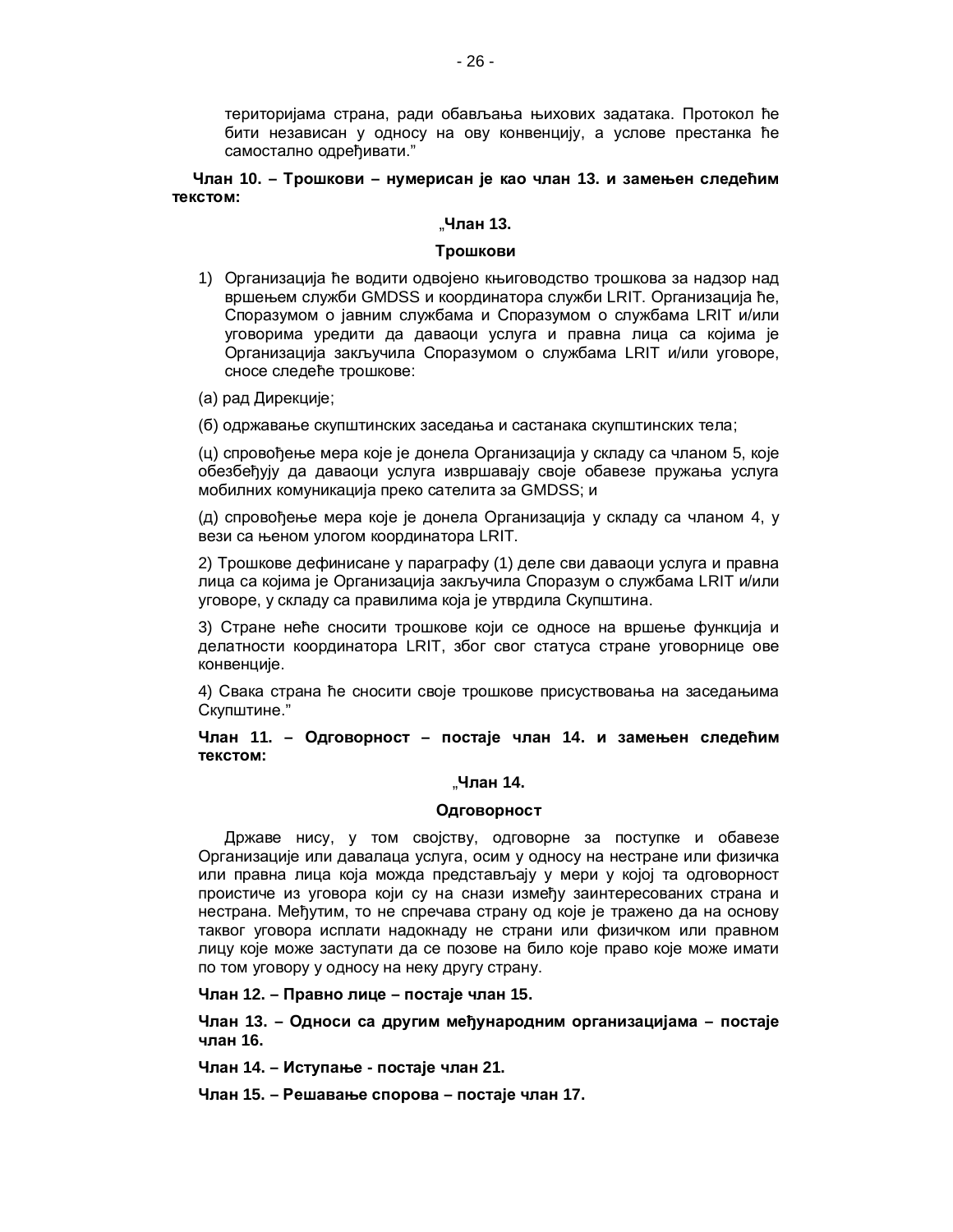## **ɑɥɚɧ 16. – ɉɪɢɫɬɚɧɚɤɧɚɨɛɚɜɟɡɭ – ɩɨɫɬɚʁɟɱɥɚɧ 18.**

# Члан 17. – Ступање на снагу – постаје члан 19. и став 1) измењен је као што следи:

"1) Конвенција ступа на снагу шездесет дана од дана када државе, које представљају 95 процената иницијалног инвестиционог удела, постану стране уговорнице ове Конвенције."

## Члан 18. – Амандмани – постаје члан 20. и став 1) измењен је као што следи:

"1) Амандман на Конвенцију може да предложи било која страна. Генерални директор упућује амандмане свим странама и посматрачима. Скупштина разматра поднети амандман најраније шест месеци по његовом достављању. Овај период у посебним случајевима Скупштина може скратити на три месеца, чему треба да претходи одговарајућа одлука. Даваоци услуга и посматрачи могу пружити тумачење и информације странама на које се односи предложени амандман."

# Члан 19. – Депозитар - постаје члан 22. и став 1) замењен је следећим **Т**екстом:

"1) Депозитар ове Конвенције је Генерални секретар IMO."

## Прилог Конвенције:

У наслову и чл.: 1, 5(6) и 5(8), речи: "Члан 15" замењују се речима: **Äɑɥɚɧ 17."**

У чл. 2,3(1) и 5(11), реч: "Секретаријат" замењује се речју: "Дирекција."